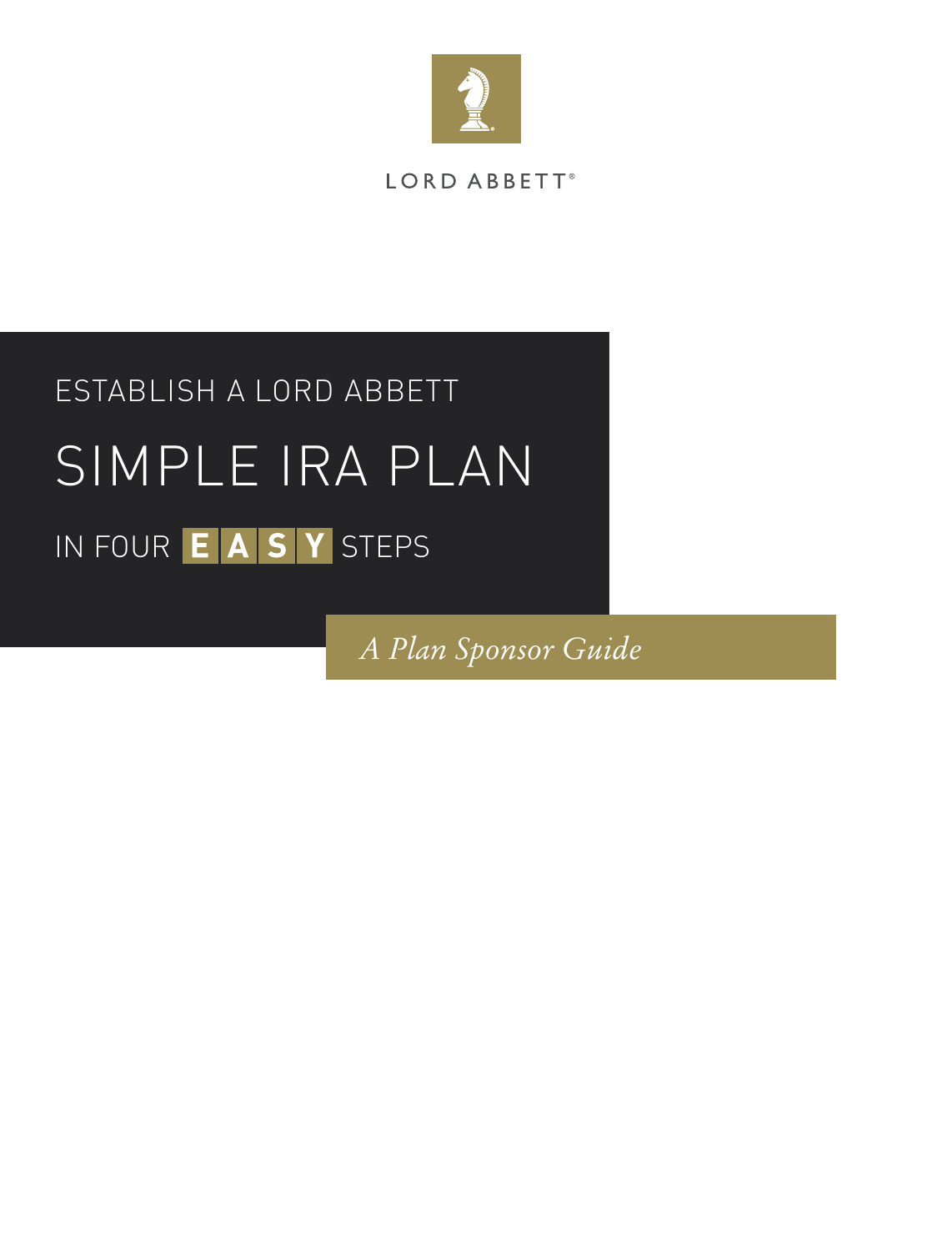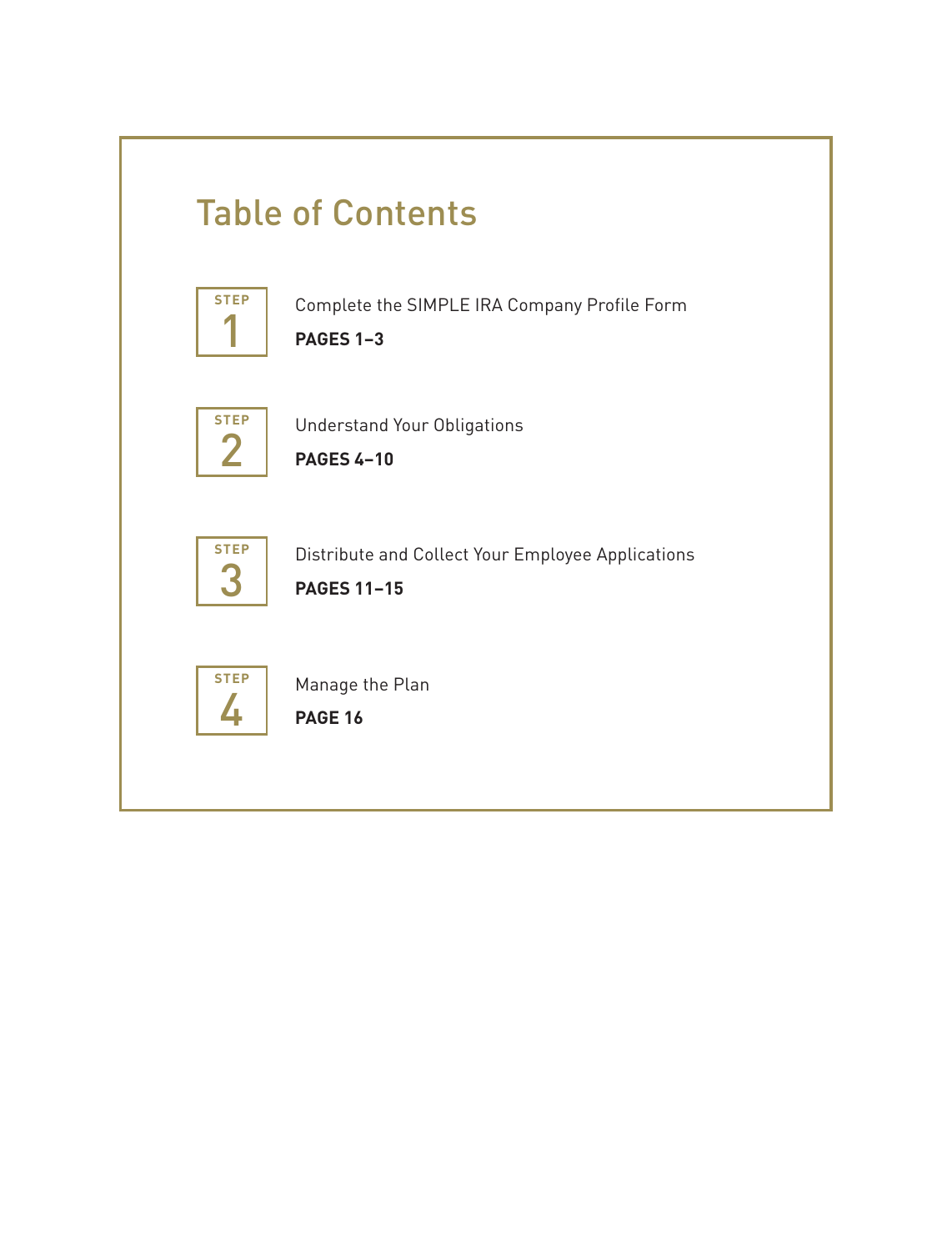

## Complete the SIMPLE IRA Company Profile Form

*EmployEr should complEtE this form, rEtain original for rEcords, and mail or fax to lord abbEtt.*

Company's Federal Tax Identification Number Income Tax Year-End

Daytime Phone Number Fax Number Email Address Plan Effective Date Please estimate the number of eligible employees who will participate in the

13-month period from the effective date, an aggregate amount at least equal to: **B**\$50,000 **B**\$100,000 **B\$250,000 B\$500,000 B\$1,000,000** Letter of Intent Number (if available) Effective Date (date of initial purchase)

**Mail completed form to:** Lord Abbett Service Center, PO Box 219604, Kansas City, MO 64121-9706 **Overnight mail:** Lord Abbett Distributor LLC, 330 West 9th Street, Kansas City, MO 64105-1514 **Fax:** 816-218-0072

**Call Lord Abbett for assistance:** 888-223-0020 (Monday–Friday, between 8:30 a.m. and 6:00 p.m. ET)

Street Address City State Zip Code

I agree to the Statement of Intention. I understand purchases of Lord Abbett U.S. Government & Government Sponsored Enterprises Money Market Fund and Lord Abbett Series Funds do not apply. I understand that there is no obligation, but it is my intent to invest in Lord Abbett Class A shares, over a

**Free Fedex Shipping**

We are offering FREE FedEx overnight shipping for your SIMPLE IRA paperwork. Simply call 888-522-2388 (option 3) to speak with a Lord Abbett Service Center representative to obtain the FedEx information. Send SIMPLE IRA paperwork via FedEx to: **Lord Abbett distributor LLC 330 West 9th Street Kansas City, MO 64105-1514**

SImple Ira Company profIle form

Step 1: Company InformatIon Owner Name

Step 2: plan SponSor InformatIon Plan Contact (First Name, MI, Last Name)

plan (including yourself). STEP 3: DISCOUNT PRIVILEGES **Statement of intention (Optional):**

## To establish a SIMPLE IRA plan, you should:

**Complete** the SIMPLE IRA Company Profile Form (**pages 2–3**).

 **Retain** a copy of the completed SIMPLE IRA Company Profile Form for your records.

**Mail** or fax the form to Lord Abbett at:

| <b>Regular Mail:</b>       | Overnight Mail:             | Fax:         |
|----------------------------|-----------------------------|--------------|
| Lord Abbett Service Center | Lord Abbett Distributor LLC | 816-218-0072 |
| P.O. Box 219604            | 330 West 9th Street         |              |
| Kansas City, MO 64121-9706 | Kansas City, MO 64105-1514  |              |
|                            |                             |              |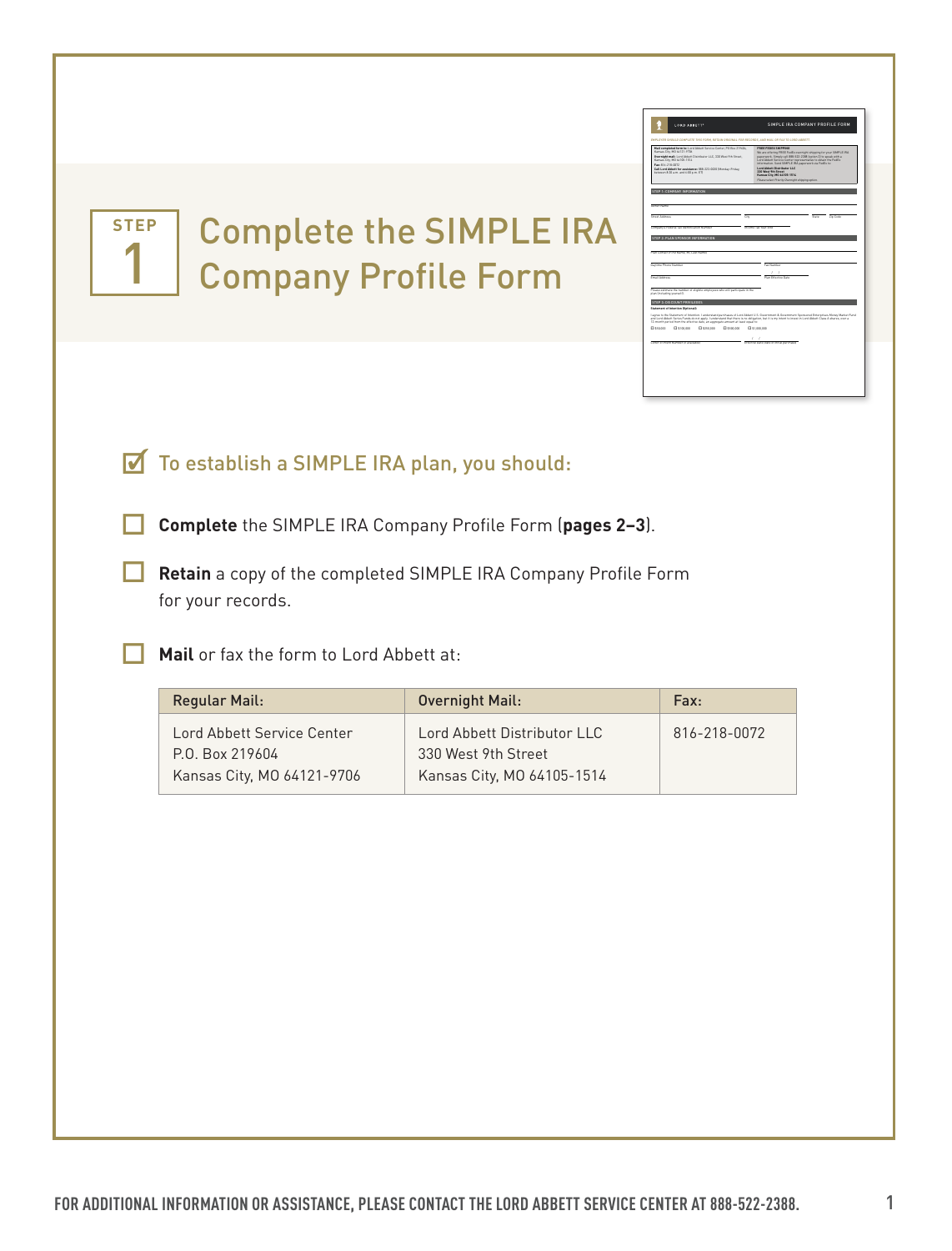## SIMPLE IRA COMPANY PROFILE FORM

#### *EMPLOYER SHOULD COMPLETE THIS FORM, RETAIN ORIGINAL FOR RECORDS, AND MAIL OR FAX TO LORD ABBETT.*

| Mail completed form to: Lord Abbett Service Center, PO Box 219604.<br><b>FREE FEDEX SHIPPING</b><br>Kansas City, MO 64121-9706<br>paperwork. Simply call 888-522-2388 (option 3) to speak with a<br>Overnight mail: Lord Abbett Distributor LLC, 330 West 9th Street,<br>Lord Abbett Service Center representative to obtain the FedEx<br>Kansas City, MO 64105-1514<br>information. Send SIMPLE IRA paperwork via FedEx to:<br><b>Fax:</b> $816 - 218 - 0072$<br><b>Lord Abbett Distributor LLC</b><br>Call Lord Abbett for assistance: 888-223-0020<br>330 West 9th Street<br>(Monday – Thursday between 8:30 am (ET) and 6:00 pm (ET) and<br>Kansas City, MO 64105-1514<br>Friday between 8:30 am (ET) and 4:00 pm (ET))<br>Please select Priority Overnight shipping option. | We are offering FREE FedEx overnight shipping for your SIMPLE IRA |
|----------------------------------------------------------------------------------------------------------------------------------------------------------------------------------------------------------------------------------------------------------------------------------------------------------------------------------------------------------------------------------------------------------------------------------------------------------------------------------------------------------------------------------------------------------------------------------------------------------------------------------------------------------------------------------------------------------------------------------------------------------------------------------|-------------------------------------------------------------------|
|----------------------------------------------------------------------------------------------------------------------------------------------------------------------------------------------------------------------------------------------------------------------------------------------------------------------------------------------------------------------------------------------------------------------------------------------------------------------------------------------------------------------------------------------------------------------------------------------------------------------------------------------------------------------------------------------------------------------------------------------------------------------------------|-------------------------------------------------------------------|

### **STEP 1: COMPANY INFORMATION**

| Owner Name                                                                                                                                                                                                                                                                                                    |                     |       |          |
|---------------------------------------------------------------------------------------------------------------------------------------------------------------------------------------------------------------------------------------------------------------------------------------------------------------|---------------------|-------|----------|
| <b>Street Address</b>                                                                                                                                                                                                                                                                                         | City                | State | Zip Code |
| Company's Federal Tax Identification Number                                                                                                                                                                                                                                                                   | Income Tax Year-End |       |          |
| <b>STEP 2: PLAN SPONSOR INFORMATION</b>                                                                                                                                                                                                                                                                       |                     |       |          |
| Plan Contact (First Name, MI, Last Name)                                                                                                                                                                                                                                                                      |                     |       |          |
| Daytime Phone Number                                                                                                                                                                                                                                                                                          | Fax Number          |       |          |
| <b>Email Address</b>                                                                                                                                                                                                                                                                                          | Plan Effective Date |       |          |
| Please estimate the number of eligible employees who will participate in the<br>plan (including yourself).                                                                                                                                                                                                    |                     |       |          |
| <b>STEP 3: DISCOUNT PRIVILEGES</b>                                                                                                                                                                                                                                                                            |                     |       |          |
| <b>Statement of Intention (Optional):</b>                                                                                                                                                                                                                                                                     |                     |       |          |
| I agree to the Statement of Intention. I understand purchases of Lord Abbett U.S. Government & Government Sponsored Enterprises Money Market Fund<br>and Lord Abbett Series Funds do not apply. I understand that there is no obligation, but it is my intent to invest in Lord Abbett Class A shares, over a |                     |       |          |

13-month period from the effective date, an aggregate amount at least equal to:

| $\square$ \$50,000 | $\square$ \$100,000 | $\Box$ \$250,000 | $\Box$ \$500,000 | $\Box$ \$1,000,000 |
|--------------------|---------------------|------------------|------------------|--------------------|
|--------------------|---------------------|------------------|------------------|--------------------|

/ /

Letter of Intent Number (if available) Effective Date (date of initial purchase)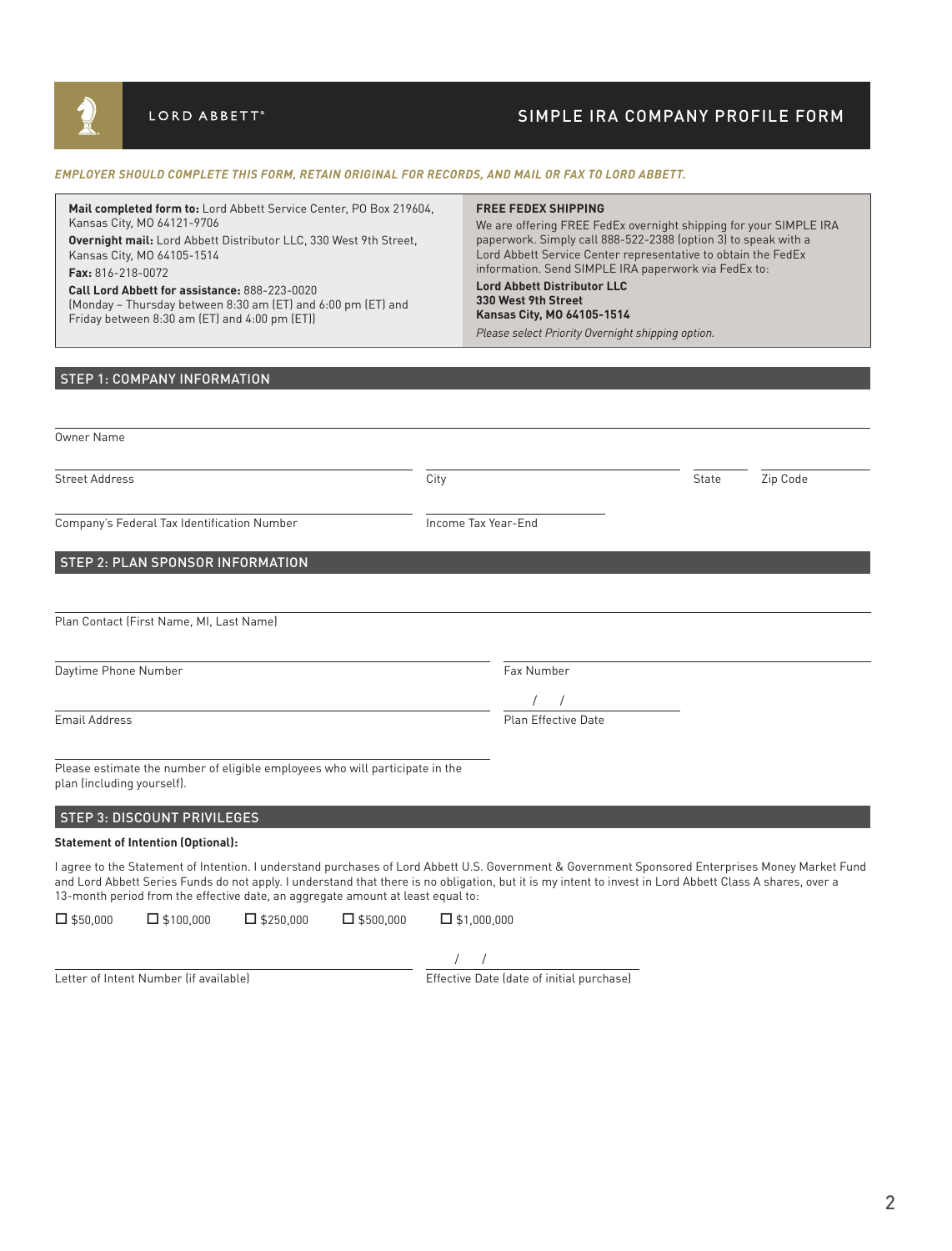| Advisor Name (First Name, MI, Last Name)                                                                                                                                                                                                                                                                   | Representative ID Number                     | Branch ID Number |          |
|------------------------------------------------------------------------------------------------------------------------------------------------------------------------------------------------------------------------------------------------------------------------------------------------------------|----------------------------------------------|------------------|----------|
| <b>Street Address</b>                                                                                                                                                                                                                                                                                      | City                                         | State            | Zip Code |
| Dealer Firm Name                                                                                                                                                                                                                                                                                           | Phone Number                                 |                  |          |
| <b>Email Address</b>                                                                                                                                                                                                                                                                                       |                                              |                  |          |
| $\Box$ Dealer firm will establish an employer SIMPLE IRA plan.<br>Annual notice provided by Lord Abbett is not required.                                                                                                                                                                                   |                                              |                  |          |
| STEP 5: ACH AUTHORIZATION AGREEMENT                                                                                                                                                                                                                                                                        |                                              |                  |          |
| $\Box$ ACH funding in two or three business days. (No fees charged.)                                                                                                                                                                                                                                       |                                              |                  |          |
| <b>Banking Instructions:</b>                                                                                                                                                                                                                                                                               |                                              |                  |          |
| Bank account type: $\Box$ Checking $\Box$ Savings                                                                                                                                                                                                                                                          | Your Full Name<br><b>Your Street Address</b> |                  | 1000     |
|                                                                                                                                                                                                                                                                                                            | Your Town, ST 12345                          |                  | Date     |
|                                                                                                                                                                                                                                                                                                            |                                              |                  |          |
|                                                                                                                                                                                                                                                                                                            | Pay to the order of                          |                  |          |
|                                                                                                                                                                                                                                                                                                            | Your Bank                                    |                  | dollars  |
| Bank<br>Bank account number: The contract of the contract of the contract of the contract of the contract of the contract of the contract of the contract of the contract of the contract of the contract of the contract of the contr<br>Bank account registration name (include all registration names): | Memo.<br>: 123456789<br>1231456              | 1000             | $- - -$  |

As an authorized person with check-writing authority for the company, I hereby authorize Lord Abbett to initiate debit and credit entries to the company's checking account and bank.

This authority will remain in full force and effect until Lord Abbett and the bank receive written notification from an authorized person of this company of the authority's termination in such time and in such manner as to afford Lord Abbett and the company's bank a reasonable opportunity to comply.

#### STEP 6: SIGNATURE

I certify that the information I have provided in this form is correct.

| Name of Person Authorized to Sign on Behalf of Company (including title) | Date |
|--------------------------------------------------------------------------|------|
|                                                                          |      |
| Signature of Authorized Person                                           | Date |

Company Name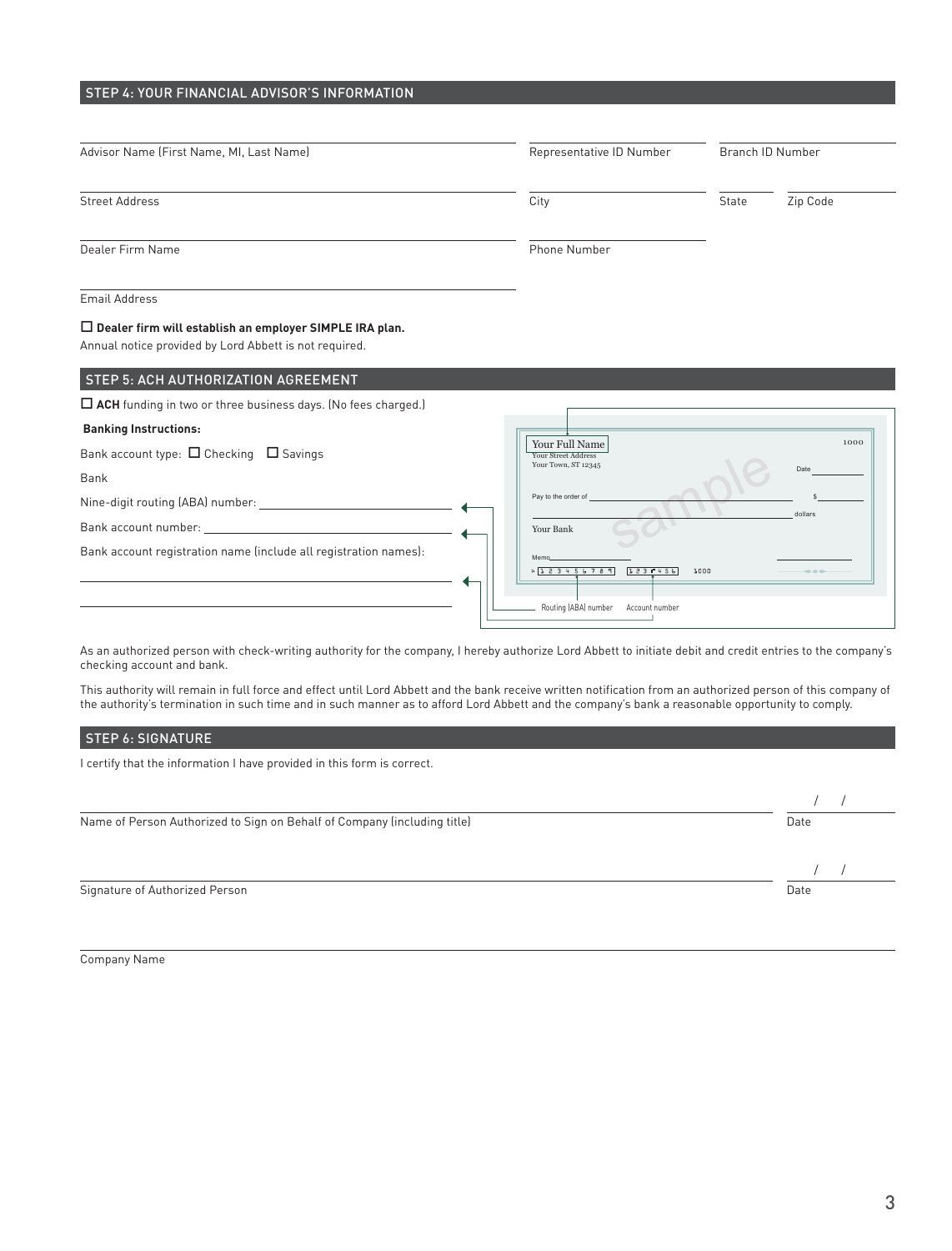

ı

٦

## Understand Your Obligations

**STEP**

2

You are required to notify all eligible employees regarding the features and eligibility of the SIMPLE IRA plan. To satisfy this obligation, you need to:

- **Complete** IRS Form 5304-SIMPLE Articles I through VII and Model Notification to Eligible Employees (**pages 5–10**). You may start a new SIMPLE IRA plan effective on any date from January 1 to October 1, for the current calendar year.
	- **Retain the original** completed IRS Form 5304-SIMPLE Articles I through VII and Model Notification to Eligible Employees for your records.

 **Distribute copies** of completed IRS Form 5304-SIMPLE Articles I through VII and Model Notification to Eligible Employees to all eligible employees during the initial plan setup or when any employee becomes eligible (at least 60 days before the start of the calendar year in which the employee becomes eligible).

**On an annual basis**, you must distribute the completed IRS Form 5304-SIMPLE Articles I through VII and the Model Notification to Eligible Employees to all eligible employees at least 60 days before the start of each calendar year.

 **NOTE: If information within either form changes during the year, it must be updated before distribution.**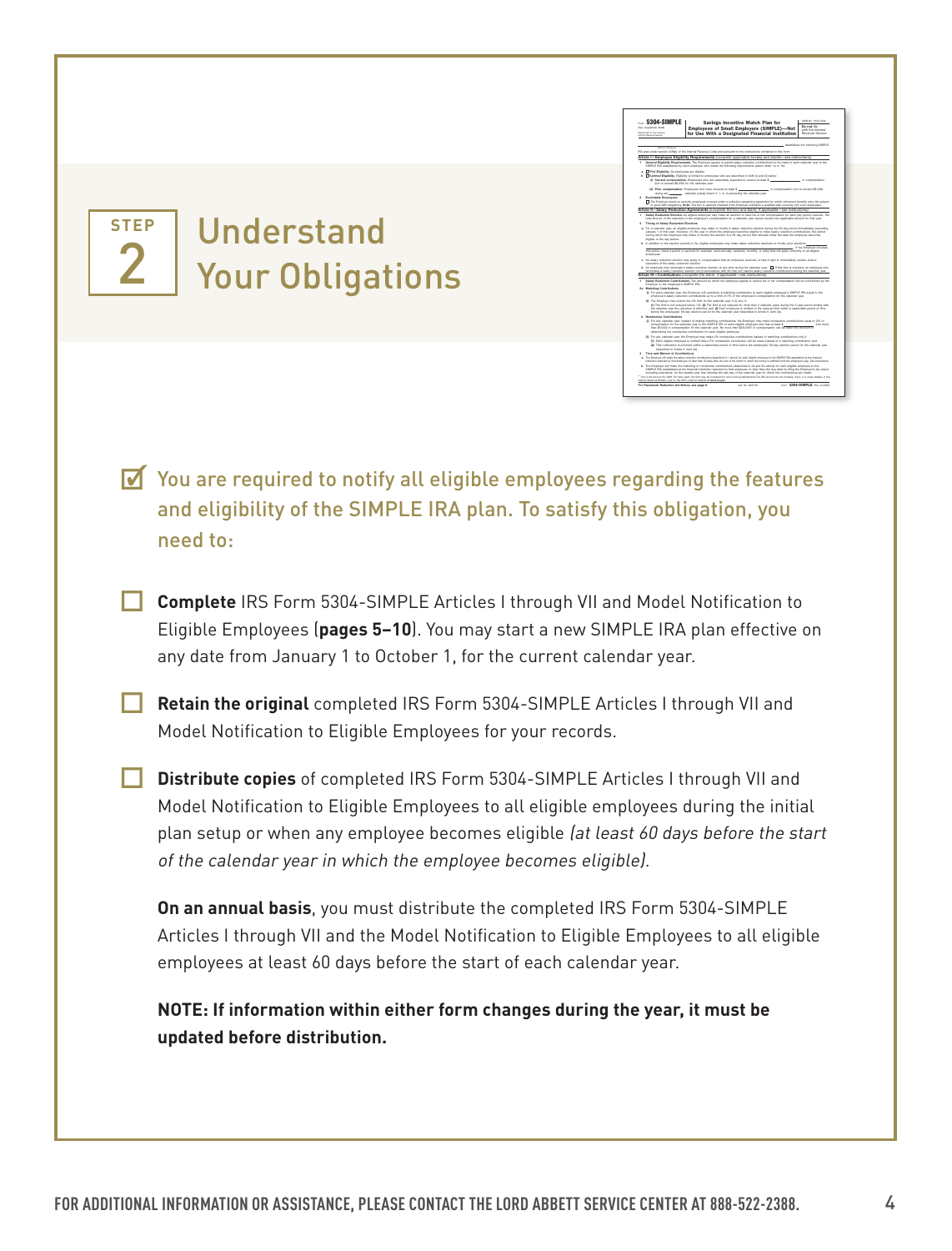**Form 5304-SIMPLE** 

| (Rev. March 2012)          |
|----------------------------|
| Department of the Treasury |
| Internal Revenue Service   |

Savings Incentive Match Plan for Employees of Small Employers (SIMPLE)—Not for Use With a Designated Financial Institution

OMB No. 1545-1502 Do not file with the Internal Revenue Service

establishes the following SIMPLE

Name of Employer

IRA plan under section 408(p) of the Internal Revenue Code and pursuant to the instructions contained in this form.

|   |     |                              | Article I-Employee Eligibility Requirements (complete applicable box(es) and blanks-see instructions)                                                                                                                                            |                                         |
|---|-----|------------------------------|--------------------------------------------------------------------------------------------------------------------------------------------------------------------------------------------------------------------------------------------------|-----------------------------------------|
|   |     |                              | General Eligibility Requirements. The Employer agrees to permit salary reduction contributions to be made in each calendar year to the<br>SIMPLE IRA established by each employee who meets the following requirements (select either 1a or 1b): |                                         |
| a |     |                              | Full Eligibility. All employees are eligible.                                                                                                                                                                                                    |                                         |
| b |     |                              | Limited Eligibility. Eligibility is limited to employees who are described in both (i) and (ii) below:                                                                                                                                           |                                         |
|   | (i) |                              | <b>Current compensation.</b> Employees who are reasonably expected to receive at least \$<br>(not to exceed \$5,000) for the calendar year.                                                                                                      | in compensation                         |
|   |     |                              | (ii) Prior compensation. Employees who have received at least \$                                                                                                                                                                                 | in compensation (not to exceed \$5,000) |
|   |     |                              | during any _______________ calendar year(s) (insert 0, 1, or 2) preceding the calendar year.                                                                                                                                                     |                                         |
|   |     | <b>Excludable Employees.</b> |                                                                                                                                                                                                                                                  |                                         |
|   |     |                              | The Employer elects to exclude employees covered under a collective bargaining agreement for which retirement benefits were the subject                                                                                                          |                                         |

The Employer elects to exclude employees covered under a collective bargaining agreement for which retirement benefits were the subject of good faith bargaining. Note: This box is deemed checked if the Employer maintains a qualified plan covering only such employees.

#### Article II-Salary Reduction Agreements (complete the box and blank, if applicable-see instructions)

Salary Reduction Election. An eligible employee may make an election to have his or her compensation for each pay period reduced. The total amount of the reduction in the employee's compensation for a calendar year cannot exceed the applicable amount for that year.

#### 2 Timing of Salary Reduction Elections

- a For a calendar year, an eligible employee may make or modify a salary reduction election during the 60-day period immediately preceding January 1 of that year. However, for the year in which the employee becomes eligible to make salary reduction contributions, the period during which the employee may make or modify the election is a 60-day period that includes either the date the employee becomes eligible or the day before.
- **b** In addition to the election periods in 2a, eligible employees may make salary reduction elections or modify prior elections

. If the Employer chooses this option, insert a period or periods (for example, semi-annually, quarterly, monthly, or daily) that will apply uniformly to all eligible employees.

- c No salary reduction election may apply to compensation that an employee received, or had a right to immediately receive, before execution of the salary reduction election.
- An employee may terminate a salary reduction election at any time during the calendar year.  $\Box$  If this box is checked, an employee who terminates a salary reduction election not in accordance with 2b may not resume salary reduction contributions during the calendar year.

#### Article III-Contributions (complete the blank, if applicable-see instructions)

Salary Reduction Contributions. The amount by which the employee agrees to reduce his or her compensation will be contributed by the Employer to the employee's SIMPLE IRA.

#### 2 a Matching Contributions

- (i) For each calendar year, the Employer will contribute a matching contribution to each eligible employee's SIMPLE IRA equal to the employee's salary reduction contributions up to a limit of 3% of the employee's compensation for the calendar year.
- (ii) The Employer may reduce the 3% limit for the calendar year in (i) only if:

(1) The limit is not reduced below 1%; (2) The limit is not reduced for more than 2 calendar years during the 5-year period ending with the calendar year the reduction is effective; and (3) Each employee is notified of the reduced limit within a reasonable period of time before the employees' 60-day election period for the calendar year (described in Article II, item 2a).

#### b Nonelective Contributions

- (i) For any calendar year, instead of making matching contributions, the Employer may make nonelective contributions equal to 2% of compensation for the calendar year to the SIMPLE IRA of each eligible employee who has at least \$ , (not more than \$5,000) in compensation for the calendar year. No more than \$250,000\* in compensation can be taken into account in determining the nonelective contribution for each eligible employee.
- (ii) For any calendar year, the Employer may make 2% nonelective contributions instead of matching contributions only if:
	- (1) Each eligible employee is notified that a 2% nonelective contribution will be made instead of a matching contribution; and
	- (2) This notification is provided within a reasonable period of time before the employees' 60-day election period for the calendar year (described in Article II, item 2a).

#### 3 Time and Manner of Contributions

- a The Employer will make the salary reduction contributions (described in 1 above) for each eligible employee to the SIMPLE IRA established at the financial institution selected by that employee no later than 30 days after the end of the month in which the money is withheld from the employee's pay. See instructions.
- b The Employer will make the matching or nonelective contributions (described in 2a and 2b above) for each eligible employee to the SIMPLE IRA established at the financial institution selected by that employee no later than the due date for filing the Employer's tax return, including extensions, for the taxable year that includes the last day of the calendar year for which the contributions are made.

\* This is the amount for 2012. For later years, the limit may be increased for cost-of-living adjustments. The IRS announces the increase, if any, in a news release, in the Internal Revenue Bulletin, and on the IRS's internet website at IRS.gov.

For Paperwork Reduction Act Notice, see the instructions. Cat. No. 23377W Form 5304-SIMPLE (Rev. 3-2012)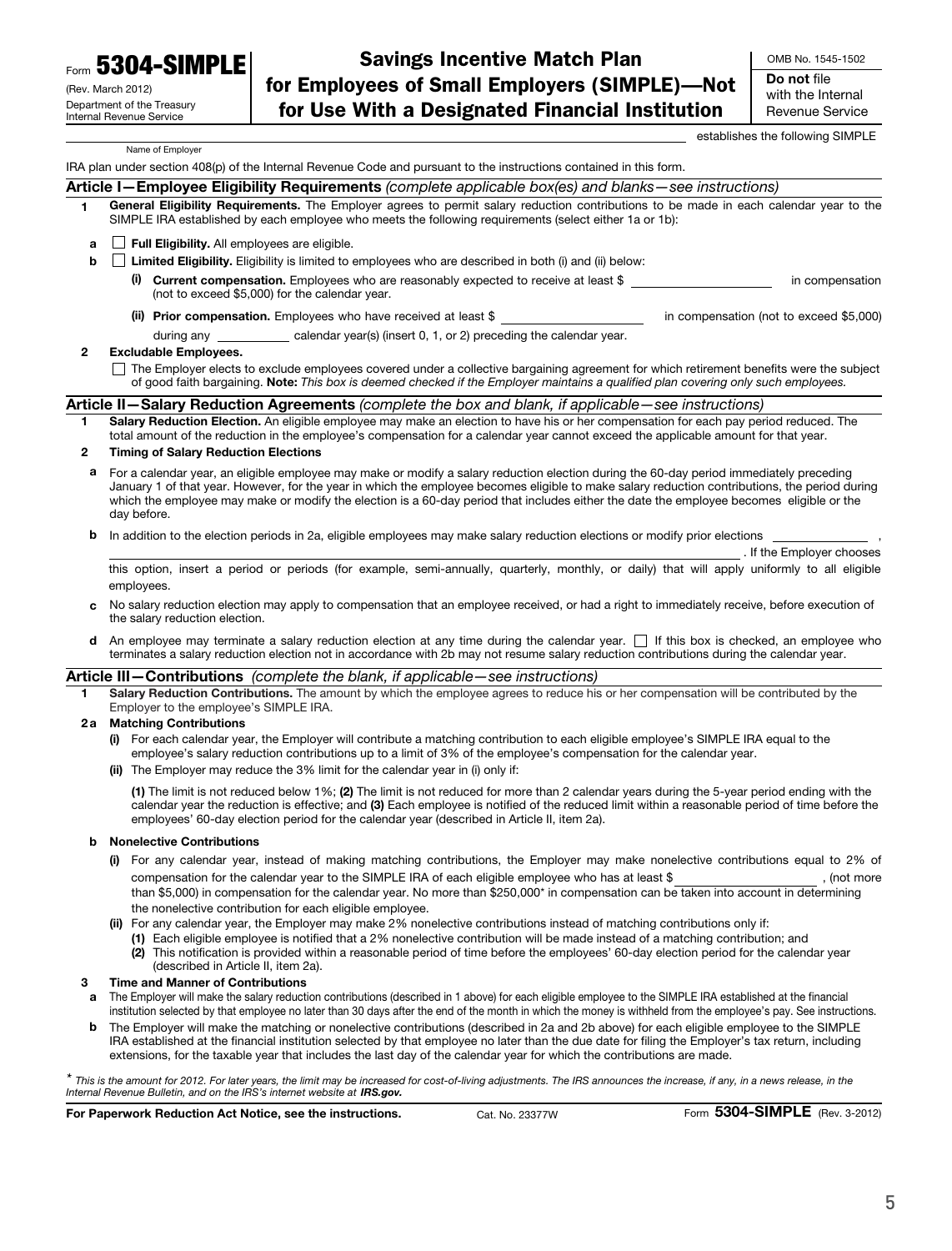#### Article IV—Other Requirements and Provisions

- 1 Contributions in General. The Employer will make no contributions to the SIMPLE IRAs other than salary reduction contributions (described in Article III, item 1) and matching or nonelective contributions (described in Article III, items 2a and 2b).
- 2 Vesting Requirements. All contributions made under this SIMPLE IRA plan are fully vested and nonforfeitable.
- 3 No Withdrawal Restrictions. The Employer may not require the employee to retain any portion of the contributions in his or her SIMPLE IRA or otherwise impose any withdrawal restrictions.
- Selection of IRA Trustee. The Employer must permit each eligible employee to select the financial institution that will serve as the trustee, custodian, or issuer of the SIMPLE IRA to which the Employer will make all contributions on behalf of that employee.
- 5 Amendments To This SIMPLE IRA Plan. This SIMPLE IRA plan may not be amended except to modify the entries inserted in the blanks or boxes provided in Articles I, II, III, VI, and VII.

#### 6 Effects Of Withdrawals and Rollovers

- a An amount withdrawn from the SIMPLE IRA is generally includible in gross income. However, a SIMPLE IRA balance may be rolled over or transferred on a tax-free basis to another IRA designed solely to hold funds under a SIMPLE IRA plan. In addition, an individual may roll over or transfer his or her SIMPLE IRA balance to any IRA or eligible retirement plan after a 2-year period has expired since the individual first participated in any SIMPLE IRA plan of the Employer. Any rollover or transfer must comply with the requirements under section 408.
- b If an individual withdraws an amount from a SIMPLE IRA during the 2-year period beginning when the individual first participated in any SIMPLE IRA plan of the Employer and the amount is subject to the additional tax on early distributions under section 72(t), this additional tax is increased from 10% to 25%.

#### Article V—Definitions

#### 1 Compensation

- General Definition of Compensation. Compensation means the sum of the wages, tips, and other compensation from the Employer subject to federal income tax withholding (as described in section 6051(a)(3)), the amounts paid for domestic service in a private home, local college club, or local chapter of a college fraternity or sorority, and the employee's salary reduction contributions made under this plan, and, if applicable, elective deferrals under a section 401(k) plan, a SARSEP, or a section 403(b) annuity contract and compensation deferred under a section 457 plan required to be reported by the Employer on Form W-2 (as described in section 6051(a)(8)).
- b Compensation for Self-Employed Individuals. For self-employed individuals, compensation means the net earnings from self-employment determined under section 1402(a), without regard to section 1402(c)(6), prior to subtracting any contributions made pursuant to this plan on behalf of the individual.
- 2 Employee. Employee means a common-law employee of the Employer. The term employee also includes a self-employed individual and a leased employee described in section 414(n) but does not include a nonresident alien who received no earned income from the Employer that constitutes income from sources within the United States.
- 3 Eligible Employee. An eligible employee means an employee who satisfies the conditions in Article I, item 1 and is not excluded under Article I, item 2.
- 4 SIMPLE IRA. A SIMPLE IRA is an individual retirement account described in section 408(a), or an individual retirement annuity described in section 408(b), to which the only contributions that can be made are contributions under a SIMPLE IRA plan and rollovers or transfers from another SIMPLE IRA.

Article VI-Procedures for Withdrawals (The Employer will provide each employee with the procedures for withdrawals of contributions received by the financial institution selected by that employee, and that financial institution's name and address (by attaching that information or inserting it in the space below) unless: (1) that financial institution's procedures are unavailable, or (2) that financial institution provides the procedures directly to the employee. See Employee Notification in the instructions.)

| <b>Article VII-Effective Date</b>                                 |         |         |                  |         |         |      |  |
|-------------------------------------------------------------------|---------|---------|------------------|---------|---------|------|--|
| This SIMPLE IRA plan is effective ______________<br>instructions. |         |         |                  |         |         | See  |  |
|                                                                   | $\star$ | $\star$ | $\star$          | $\star$ | $\star$ |      |  |
|                                                                   |         |         |                  |         |         |      |  |
| Name of Employer                                                  |         |         | By:<br>Signature |         |         | Date |  |
| Address of Employer                                               |         |         | Name and title   |         |         |      |  |
|                                                                   |         |         |                  |         |         |      |  |

Form 5304-SIMPLE (Rev. 3-2012)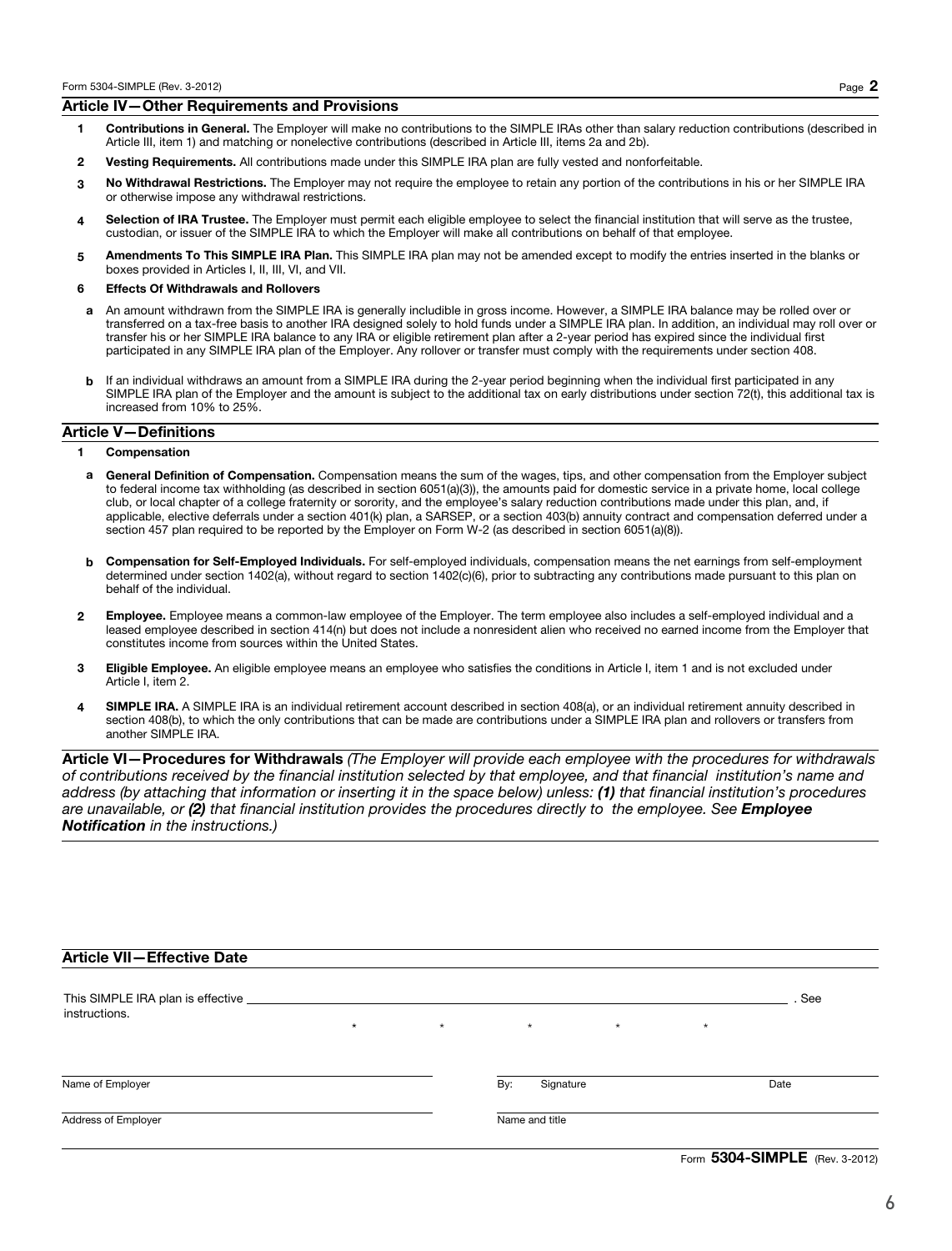#### Model Notification to Eligible Employees

#### I. Opportunity to Participate in the SIMPLE IRA Plan

You are eligible to make salary reduction contributions to the SIMPLE IRA and the SIMPLE IRA plan. This notice and the attached summary description provide you with information that you should consider before you decide whether to start, continue, or change your salary reduction agreement.

#### II. Employer Contribution Election

- For the calendar year, the Employer elects to contribute to your SIMPLE IRA (employer must select either (1), (2), or (3)):
- $\Box$  (1) A matching contribution equal to your salary reduction contributions up to a limit of 3% of your compensation for the year;
- $\Box$  (2) A matching contribution equal to your salary reduction contributions up to a limit of  $\Box$  % (employer must insert a number from 1 to 3 and is subject to certain restrictions) of your compensation for the year; or
- $\Box$  (3) A nonelective contribution equal to 2% of your compensation for the year (limited to compensation of \$250,000\*) if you are an employee who makes at least \$ (employer must insert an amount that is \$5,000 or less) in compensation for the year.

#### III. Administrative Procedures

To start or change your salary reduction contributions, you must complete the salary reduction agreement and return it to

individual by (employer should insert a date that is not less than 60 days after notice is given).

#### IV. Employee Selection of Financial Institution

You must select the financial institution that will serve as the trustee, custodian, or issuer of your SIMPLE IRA and notify your Employer of your selection.

#### Model Salary Reduction Agreement

#### I. Salary Reduction Election

| Subject to the requirements of the SIMPLE IRA plan of |         |                                                                                                 | (name of                                         |
|-------------------------------------------------------|---------|-------------------------------------------------------------------------------------------------|--------------------------------------------------|
| employer) I authorize                                 | % or \$ | (which equals)                                                                                  | % of my current rate of pay) to be withheld from |
|                                                       |         | my pay for each pay period and contributed to my SIMPLE IRA as a salary reduction contribution. |                                                  |

#### II. Maximum Salary Reduction

I understand that the total amount of my salary reduction contributions in any calendar year cannot exceed the applicable amount for that year. See instructions.

#### III. Date Salary Reduction Begins

I understand that my salary reduction contributions will start as soon as permitted under the SIMPLE IRA plan and as soon as administratively feasible or, if later, . (Fill in the date you want the salary reduction contributions to begin. The date must be after you sign this agreement.)

## IV. Employee Selection of Financial Institution

I select the following financial institution to serve as the trustee, custodian, or issuer of my SIMPLE IRA.

Name of financial institution

Address of financial institution

SIMPLE IRA account name and number

I understand that I must establish a SIMPLE IRA to receive any contributions made on my behalf under this SIMPLE IRA plan. If the information regarding my SIMPLE IRA is incomplete when I first submit my salary reduction agreement, I realize that it must be completed by the date contributions must be made under the SIMPLE IRA plan. If I fail to update my agreement to provide this information by that date, I understand that my Employer may select a financial institution for my SIMPLE IRA.

#### V. Duration of Election

This salary reduction agreement replaces any earlier agreement and will remain in effect as long as I remain an eligible employee under the SIMPLE IRA plan or until I provide my Employer with a request to end my salary reduction contributions or provide a new salary reduction agreement as permitted under this SIMPLE IRA plan.

#### Signature of employee Date

\* This is the amount for 2012. For later years, the limit may be increased for cost-of-living adjustments. The IRS announces the increase, if any, in a news release, in the Internal Revenue Bulletin, and on the IRS website at IRS.gov.

(employer should designate a place or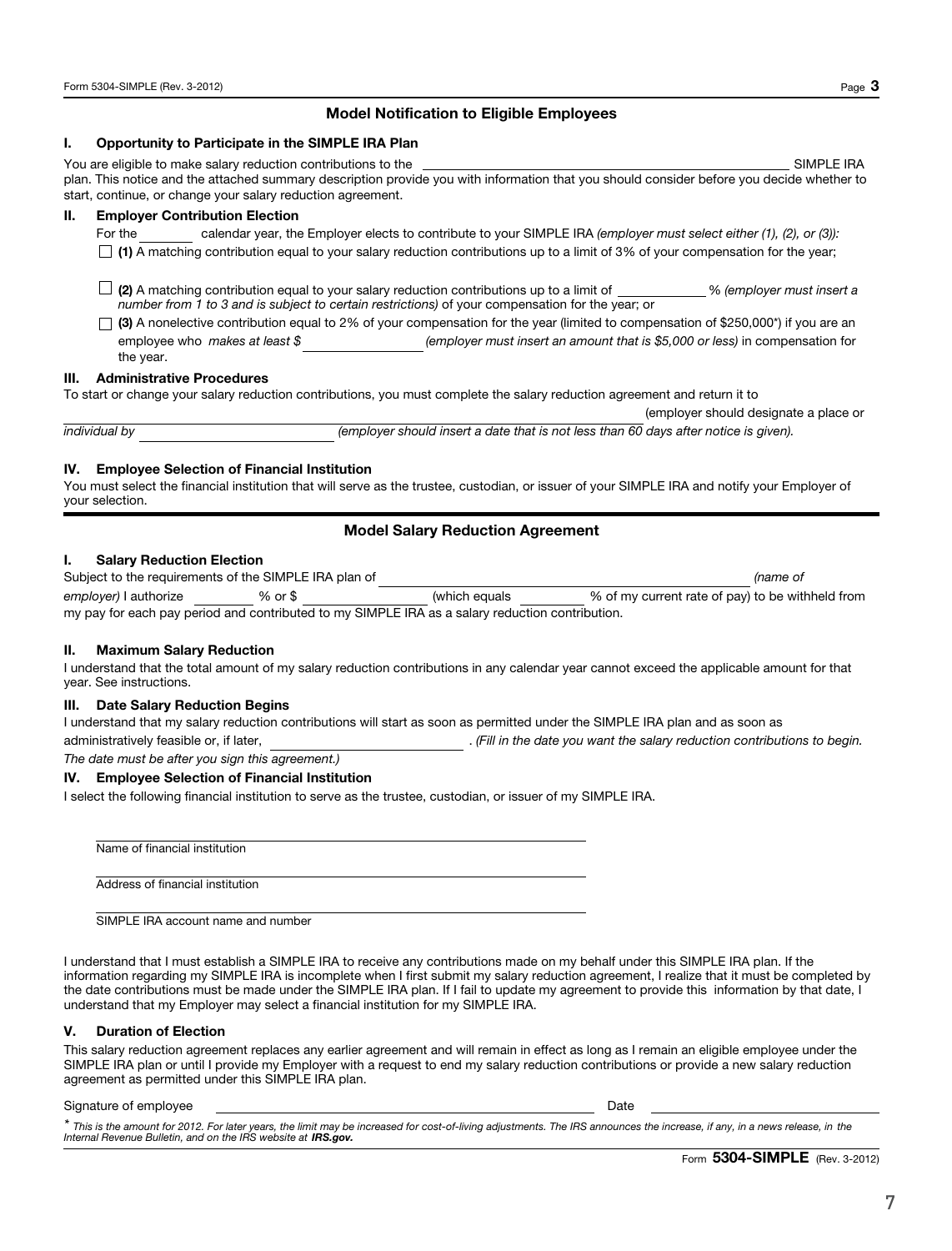## General Instructions

Section references are to the Internal Revenue Code unless otherwise noted.

## Purpose of Form

Form 5304-SIMPLE is a model Savings Incentive Match Plan for Employees of Small Employers (SIMPLE) plan document that an employer may use to establish a SIMPLE IRA plan described in section 408(p), under which each eligible employee is permitted to select the financial institution for his or her SIMPLE IRA.

These instructions are designed to assist in the establishment and administration of the SIMPLE IRA plan. They are not intended to supersede any provision in the SIMPLE IRA plan.

Do not file Form 5304-SIMPLE with the IRS. Instead, keep it with your records.

For more information, see Pub. 560, Retirement Plans for Small Business (SEP, SIMPLE, and Qualified Plans), and Pub. 590, Individual Retirement Arrangements (IRAs).

Note. If you used the March 2002, August 2005, or September 2008 version of Form 5304-SIMPLE to establish a model Savings Incentive Match Plan, you are not required to use this version of the form.

### Which Employers May Establish and Maintain a SIMPLE IRA Plan?

To establish and maintain a SIMPLE IRA plan, you must meet both of the following requirements:

1. Last calendar year, you had no more than 100 employees (including self-employed individuals) who earned \$5,000 or more in compensation from you during the year. If you have a SIMPLE IRA plan but later exceed this 100-employee limit, you will be treated as meeting the limit for the 2 years following the calendar year in which you last satisfied the limit.

2. You do not maintain during any part of the calendar year another qualified plan with respect to which contributions are made, or benefits are accrued, for service in the calendar year. For this purpose, a qualified plan (defined in section 219(g)(5)) includes a qualified pension plan, a profit-sharing plan, a stock bonus plan, a qualified annuity plan, a tax-sheltered annuity plan, and a simplified employee pension (SEP) plan. A qualified plan that only covers employees covered under a collective bargaining agreement for which retirement benefits were the subject of good faith bargaining is disregarded if these employees are excluded from

participating in the SIMPLE IRA plan. If the failure to continue to satisfy the 100-employee limit or the one-plan rule described in 1 and 2 above is due to an acquisition or similar transaction involving your business, special rules apply. Consult your tax advisor to find out if you can still maintain the plan after the transaction.

Certain related employers (trades or businesses under common control) must be treated as a single employer for purposes of the SIMPLE IRA requirements. These are: (1) a controlled group of corporations under section 414(b); (2) a partnership or sole proprietorship under common control under section 414(c); or (3) an affiliated service group under section 414(m). In addition, if you have leased employees required to be treated as your own employees under the rules of section 414(n), then you must count all such leased employees for the requirements listed above.

## What Is a SIMPLE IRA Plan?

A SIMPLE IRA plan is a written arrangement that provides you and your employees with an easy way to make contributions to provide retirement income for your employees. Under a SIMPLE IRA plan, employees may choose whether to make salary reduction contributions to the SIMPLE IRA plan rather than receiving these amounts as part of their regular compensation. In addition, you will contribute matching or nonelective contributions on behalf of eligible employees (see Employee Eligibility Requirements below and Contributions later). All contributions under this plan will be deposited into a SIMPLE individual retirement account or annuity established for each eligible employee with the financial institution selected by him or her.

## When To Use Form 5304-SIMPLE

A SIMPLE IRA plan may be established by using this Model Form or any other document that satisfies the statutory requirements.

Do not use Form 5304-SIMPLE if:

1. You want to require that all SIMPLE IRA plan contributions initially go to a financial institution designated by you. That is, you do not want to permit each of your eligible employees to choose a financial institution that will initially receive contributions. Instead, use Form 5305-SIMPLE, Savings Incentive Match Plan for Employees of Small Employers (SIMPLE)—for Use With a Designated Financial Institution;

2. You want employees who are nonresident aliens receiving no earned income from you that is income from sources within the United States to be eligible under this plan; or

3. You want to establish a SIMPLE 401(k) plan.

#### Completing Form 5304-SIMPLE

Pages 1 and 2 of Form 5304-SIMPLE contain the operative provisions of your SIMPLE IRA plan. This SIMPLE IRA plan is considered adopted when you have completed all applicable boxes and blanks and it has been executed by you.

The SIMPLE IRA plan is a legal document with important tax consequences for you and your employees. You may want to consult with your attorney or tax advisor before adopting this plan.

## Employee Eligibility Requirements (Article I)

Each year for which this SIMPLE IRA plan is effective, you must permit salary reduction contributions to be made by all of your employees who are reasonably expected to receive at least \$5,000 in compensation from you during the year, and who received at least \$5,000 in compensation from you in any 2 preceding years. However, you can expand the group of employees who are eligible to participate in the SIMPLE IRA plan by completing the options provided in Article I, items 1a and 1b. To choose full eligibility, check the box in Article I, item 1a. Alternatively, to choose limited eligibility, check the box in Article I, item 1b, and then insert "\$5,000" or a lower compensation amount (including zero) and "2" or a lower number of years of service in the blanks in (i) and (ii) of Article I, item 1b.

In addition, you can exclude from participation those employees covered under a collective bargaining agreement for which retirement benefits were the subject of good faith bargaining. You may do this by checking the box in Article I, item 2. Under certain circumstances, these employees must be excluded. See Which Employers May Establish and Maintain a SIMPLE IRA Plan? above.

## Salary Reduction Agreements (Article II)

As indicated in Article II, item 1, a salary reduction agreement permits an eligible employee to make a salary reduction election to have his or her compensation for each pay period reduced by a percentage (expressed as a percentage or dollar amount). The total amount of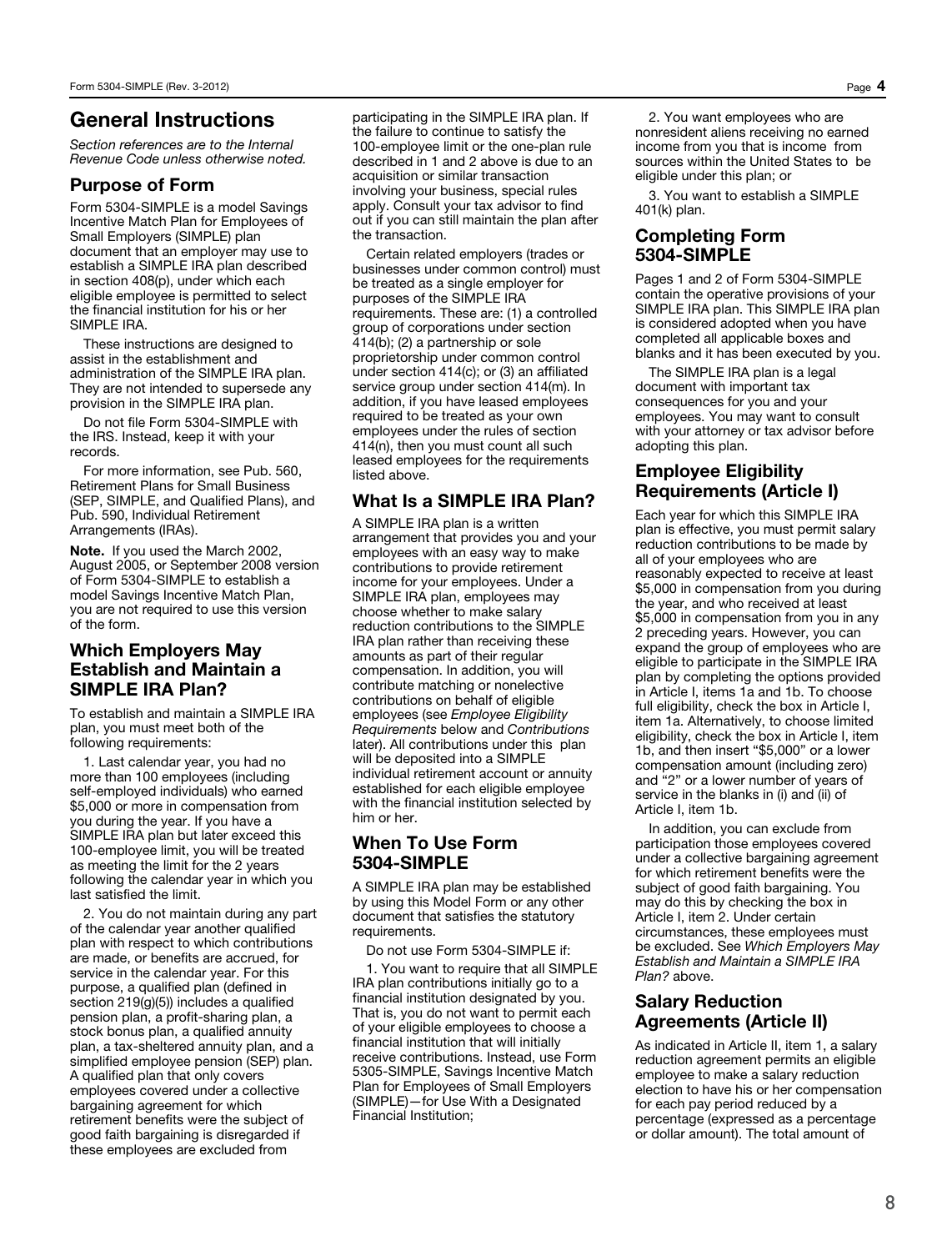the reduction in the employee's compensation cannot exceed the applicable amount for any calendar year. The applicable amount is \$11,500 for 2012. After 2012, the \$11,500 amount may be increased for cost-of-living adjustments. In the case of an eligible employee who is 50 or older by the end of the calendar year, the above limitation is increased by \$2,500 for 2012. After 2012, the \$2,500 amount may be increased for cost-of-living adjustments.

#### Timing of Salary Reduction Elections

For any calendar year, an eligible employee may make or modify a salary reduction election during the 60-day period immediately preceding January 1 of that year. However, for the year in which the employee becomes eligible to make salary reduction contributions, the period during which the employee may make or modify the election is a 60-day period that includes either the date the employee becomes eligible or the day before.

You can extend the 60-day election periods to provide additional opportunities for eligible employees to make or modify salary reduction elections using the blank in Article II, item 2b. For example, you can provide that eligible employees may make new salary reduction elections or modify prior elections for any calendar quarter during the 30 days before that quarter.

You may use the Model Salary Reduction Agreement on page 3 to enable eligible employees to make or modify salary reduction elections.

Employees must be permitted to terminate their salary reduction elections at any time. They may resume salary reduction contributions for the year if permitted under Article II, item 2b. However, by checking the box in Article II, item 2d, you may prohibit an employee who terminates a salary reduction election outside the normal election cycle from resuming salary reduction contributions during the remainder of the calendar year.

## Contributions (Article III)

Only contributions described below may be made to this SIMPLE IRA plan. No additional contributions may be made.

#### Salary Reduction Contributions

As indicated in Article III, item 1, salary reduction contributions consist of the amount by which the employee agrees to reduce his or her compensation. You must contribute the salary reduction contributions to the financial institution selected by each eligible employee.

#### Matching Contributions

In general, you must contribute a matching contribution to each eligible employee's SIMPLE IRA equal to the employee's salary reduction contributions. This matching contribution cannot exceed 3% of the employee's compensation. See Definition of Compensation, below.

You may reduce this 3% limit to a lower percentage, but not lower than 1%. You cannot lower the 3% limit for more than 2 calendar years out of the 5-year period ending with the calendar year the reduction is effective.

Note. If any year in the 5-year period described above is a year before you first established any SIMPLE IRA plan, you will be treated as making a 3% matching contribution for that year for purposes of determining when you may reduce the employer matching contribution.

To elect this option, you must notify the employees of the reduced limit within a reasonable period of time before the applicable 60-day election periods for the year. See Timing of Salary Reduction Elections above.

#### Nonelective Contributions

Instead of making a matching contribution, you may, for any year, make a nonelective contribution equal to 2% of compensation for each eligible employee who has at least \$5,000 in compensation for the year. Nonelective contributions may not be based on more than \$250,000\* of compensation.

To elect to make nonelective contributions, you must notify employees within a reasonable period of time before the applicable 60-day election periods for such year. See Timing of Salary Reduction Elections above.

Note. Insert "\$5,000" in Article III, item 2b(i) to impose the \$5,000 compensation requirement. You may expand the group of employees who are eligible for nonelective contributions by inserting a compensation amount lower than \$5,000.

## Effective Date (Article VII)

Insert in Article VII the date you want the provisions of the SIMPLE IRA plan to become effective. You must insert January 1 of the applicable year unless this is the first year for which you are adopting any SIMPLE IRA plan. If this is the first year for which you are adopting a SIMPLE IRA plan, you may insert any date between January 1 and October 1, inclusive of the applicable year.

## Additional Information

## Timing of Salary Reduction Contributions

The employer must make the salary reduction contributions to the financial institution selected by each eligible employee for his or her SIMPLE IRA no later than the 30th day of the month following the month in which the amounts would otherwise have been payable to the employee in cash.

The Department of Labor has indicated that most SIMPLE IRA plans are also subject to Title I of the Employee Retirement Income Security Act of 1974 (ERISA). Under Department of Labor regulations at 29 CFR 2510.3-102, salary reduction contributions must be made to each participant's SIMPLE IRA as of the earliest date on which those contributions can reasonably be segregated from the employer's general assets, but in no event later than the 30-day deadline described previously.

## Definition of Compensation

"Compensation" means the amount described in section 6051(a)(3) (wages, tips, and other compensation from the employer subject to federal income tax withholding under section 3401(a)), and amounts paid for domestic service in a private home, local college club, or local chapter of a college fraternity or sorority. Usually, this is the amount shown in box 1 of Form W-2, Wage and Tax Statement. For further information, see Pub. 15, (Circular E), Employer's Tax Guide. Compensation also includes the salary reduction contributions made under this plan, and, if applicable, compensation deferred under a section 457 plan. In determining an employee's compensation for prior years, the employee's elective deferrals under a section 401(k) plan, a SARSEP, or a section 403(b) annuity contract are also included in the employee's compensation.

For self-employed individuals, compensation means the net earnings from self-employment determined under section 1402(a), without regard to section 1402(c)(6), prior to subtracting any contributions made pursuant to this SIMPLE IRA plan on behalf of the individual.

### Employee Notification

You must notify each eligible employee prior to the employee's 60-day election period described above that he or she can make or change salary reduction elections and select the financial institution that will serve as the trustee, custodian, or

\*This is the amount for 2012. For later years, the limit may be increased for cost-of-living adjustments. The IRS announces the increase, if any, in a news release, in the Internal Revenue Bulletin, and on the IRS's website at IRS.gov.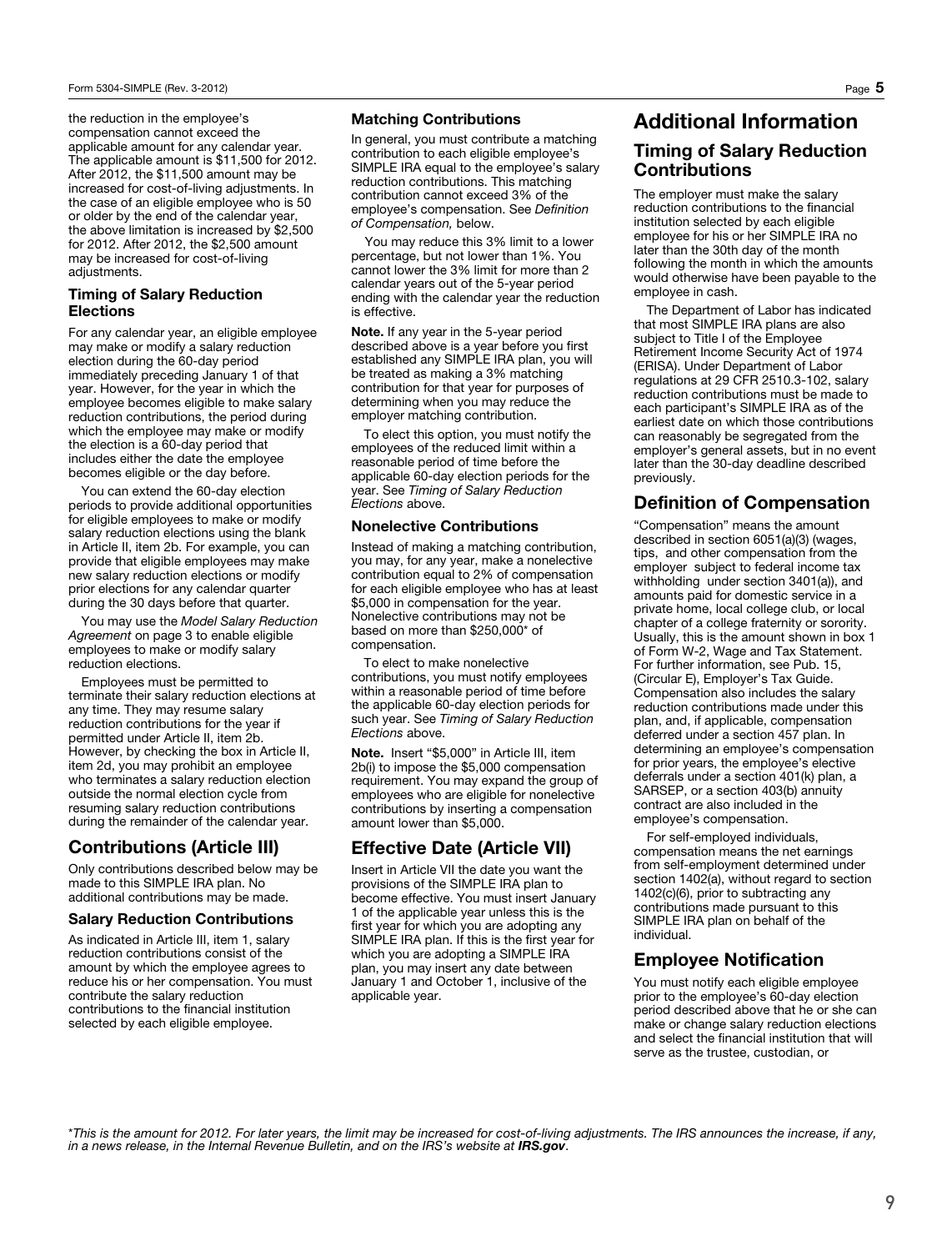issuer of the employee's SIMPLE IRA. In this notification, you must indicate whether you will provide:

1. A matching contribution equal to your employees' salary reduction contributions up to a limit of 3% of their compensation;

2. A matching contribution equal to your employees' salary reduction contributions subject to a percentage limit that is between 1 and 3% of their compensation; or

3. A nonelective contribution equal to 2% of your employees' compensation.

You can use the Model Notification to Eligible Employees earlier to satisfy these employee notification requirements for this SIMPLE IRA plan. A Summary Description must also be provided to eligible employees at this time. This summary description requirement may be satisfied by providing a completed copy of pages 1 and 2 of Form 5304-SIMPLE (including the information described in Article VI—Procedures for Withdrawals).

If you fail to provide the employee notification (including the summary description) described above, you will be liable for a penalty of \$50 per day until the notification is provided. If you can show that the failure was due to reasonable cause, the penalty will not be imposed.

If the financial institution's name, address, or withdrawal procedures are not available at the time the employee must be given the summary description, you must provide the summary description without this information. In that case, you will have reasonable cause for not including this information in the summary description, but only if you ensure that it is provided to the employee as soon as administratively feasible.

#### Reporting Requirements

You are not required to file any annual information returns for your SIMPLE IRA plan, such as Form 5500, Annual Return/Report of Employee Benefit Plan, or Form 5500-EZ, Annual Return of One-Participant (Owners and Their Spouses) Retirement Plan. However, you must report to the IRS which eligible employees are active participants in the SIMPLE IRA plan and the amount of your employees' salary reduction contributions to the SIMPLE IRA plan on Form W-2. These contributions are subject to social security, Medicare, railroad retirement, and federal unemployment tax.

#### Deducting Contributions

Contributions to this SIMPLE IRA plan are deductible in your tax year containing the end of the calendar year for which the contributions are made.

Contributions will be treated as made for a particular tax year if they are made for that year and are made by the due date (including extensions) of your income tax return for that year.

#### Summary Description

Each year the SIMPLE IRA plan is in effect, the financial institution for the SIMPLE IRA of each eligible employee must provide the employer the information described in section 408(l)(2)(B). This requirement may be satisfied by providing the employer a current copy of Form 5304-SIMPLE (including instructions) together with the financial institution's procedures for withdrawals from SIMPLE IRAs established at that financial institution, including the financial institution's name and address. The summary description must be received by the employer in sufficient time to comply with the Employee Notification requirements earlier.

There is a penalty of \$50 per day imposed on the financial institution for each failure to provide the summary description described above. However, if the failure was due to reasonable cause, the penalty will not be imposed.

Paperwork Reduction Act Notice. You are not required to provide the information requested on a form that is subject to the Paperwork Reduction Act unless the form displays a valid OMB control number. Books or records relating to a form or its instructions must be retained as long as their contents may become material in the administration of any Internal Revenue law. Generally, tax returns and return information are confidential, as required by section 6103.

The time needed to complete this form will vary depending on individual circumstances. The estimated average time is:

| <b>Recordkeeping</b> 3 hr., 38 min. |                           |
|-------------------------------------|---------------------------|
| Learning about the                  |                           |
| law or the form                     | . 2 hr., 26 min.          |
| Preparing the form                  | $\ldots$ $\ldots$ 47 min. |

If you have comments concerning the accuracy of these time estimates or suggestions for making this form simpler, we would be happy to hear from you. You can write to the Internal Revenue Service, Tax Products Coordinating Committee, SE:W:CAR:MP:T:M:S, 1111 Constitution Ave. NW, IR-6526, Washington, DC 20224. Do not send this form to this address. Instead, keep it with your records.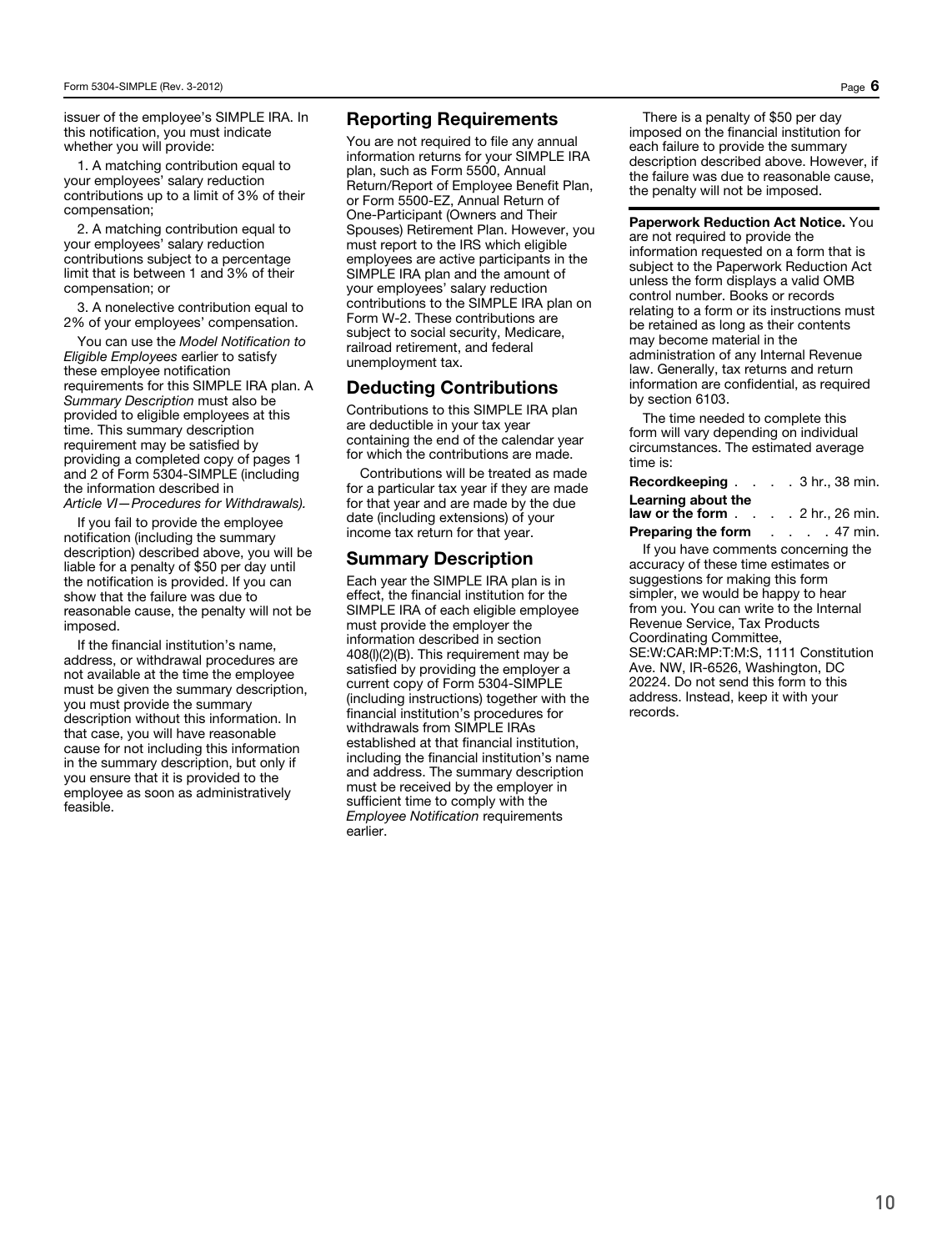**STEP** 3

Distribute and Collect Your Employee Applications

|                                                                  | LORD ASSETT"                                           |                                                                                                                                                                                                                                                                                                                                                                                                                                                                                                                                                                                                                                                                                                                                                                                                                                                                                                                                                                         | SIMPLE IRA EMPLOYEE APPLICATION                                                                                                             |                                                                                                         |
|------------------------------------------------------------------|--------------------------------------------------------|-------------------------------------------------------------------------------------------------------------------------------------------------------------------------------------------------------------------------------------------------------------------------------------------------------------------------------------------------------------------------------------------------------------------------------------------------------------------------------------------------------------------------------------------------------------------------------------------------------------------------------------------------------------------------------------------------------------------------------------------------------------------------------------------------------------------------------------------------------------------------------------------------------------------------------------------------------------------------|---------------------------------------------------------------------------------------------------------------------------------------------|---------------------------------------------------------------------------------------------------------|
| PART I- FMPLOYEE APPLICATION<br>person who opens an account.     |                                                        | Emaloyee should complete this form, retain a copy for records, and return original to emaloyer.<br>Use this form only to establish a Lord Abbett Savings Incentive Match Plan for Employees (SIMPLE IRA).<br>Important information about procedures for opening a new account required by the U.S.A. PATRIOT ACT. To help the government fight the funding of<br>terrorism and money-laundering activities, federal law requires all financial institutions to obtain, verify, and record information that identifies each                                                                                                                                                                                                                                                                                                                                                                                                                                              |                                                                                                                                             |                                                                                                         |
| OPENING AN ACCOUNT<br>When you coen an account, we will require: | sure to review and sign this application under Step S. | - Name - Social Security number or tax identification number - Date of birth - Address<br>We may ask for other information that will allow us to identify you. We may also ask for copies of documents. If we are unable to obtain your<br>required information, we will return your application. Your moneys will not be invested until we have obtained all required information. Please be<br>Call Lord Abbett for assistance: 000-223-0020 (Monday-Friday, between 8.30 a.m. and 6.00 p.m. ET)<br>STEP 1: PARTICIPANT REGISTRATION INFORMATION (Military Post Office or Floot Post Office will be accepted)                                                                                                                                                                                                                                                                                                                                                         |                                                                                                                                             |                                                                                                         |
| Participant Name First Name, MI, Last Name!                      |                                                        |                                                                                                                                                                                                                                                                                                                                                                                                                                                                                                                                                                                                                                                                                                                                                                                                                                                                                                                                                                         | Social Security<br><b>Number</b>                                                                                                            | Date of Birth<br><b>IMMOD/YYYY</b>                                                                      |
| Street Address (P.O. boxes not accepted)                         |                                                        | City                                                                                                                                                                                                                                                                                                                                                                                                                                                                                                                                                                                                                                                                                                                                                                                                                                                                                                                                                                    |                                                                                                                                             | Own.<br><b>Tis Cada</b>                                                                                 |
| <b>Email Address</b>                                             |                                                        | <b>Daytime Phone Number</b>                                                                                                                                                                                                                                                                                                                                                                                                                                                                                                                                                                                                                                                                                                                                                                                                                                                                                                                                             |                                                                                                                                             |                                                                                                         |
| Company Name                                                     |                                                        |                                                                                                                                                                                                                                                                                                                                                                                                                                                                                                                                                                                                                                                                                                                                                                                                                                                                                                                                                                         |                                                                                                                                             | Plan Number                                                                                             |
| Company Address                                                  |                                                        | $\overline{\circ}$                                                                                                                                                                                                                                                                                                                                                                                                                                                                                                                                                                                                                                                                                                                                                                                                                                                                                                                                                      |                                                                                                                                             | Zia Code<br>24%                                                                                         |
|                                                                  |                                                        | STEP 2: INVESTMENT SELECTIONS (For more information about our funds, visit us at lordabbett.com.<br>Please indicate the fund name, share class, and dollar amount or percentage to be allocated to each fund.                                                                                                                                                                                                                                                                                                                                                                                                                                                                                                                                                                                                                                                                                                                                                           |                                                                                                                                             |                                                                                                         |
| <b>Lord Abbett Fund Namelal</b>                                  |                                                        |                                                                                                                                                                                                                                                                                                                                                                                                                                                                                                                                                                                                                                                                                                                                                                                                                                                                                                                                                                         | Share Class (A or C)<br>life share class is not<br>will be ourchased.)                                                                      | <b>Dollar Amount or</b><br><b>Whole Percentage</b><br>selected. Class A shares [Total must equal 100%.] |
| ٠<br>٠                                                           |                                                        |                                                                                                                                                                                                                                                                                                                                                                                                                                                                                                                                                                                                                                                                                                                                                                                                                                                                                                                                                                         |                                                                                                                                             |                                                                                                         |
| Multi-Asset Global Opportunity Fund.                             |                                                        | I have selected more than four investments and have attached additional investment instructions.<br>Please note: Effective November 29, 2013, the Lord Abbett Diversified Income Strategy Fund changed its name to Lord Abbett Multi-Asset Income Fund,<br>the Lord Abbett Balanced Strategy Fund changed its name to Lord Abbett Multi-Asset Balanced Opportunity Fund, the Lord Abbett Growth & Income<br>Strategy Fund changed its name to Lord Abbett Multi-Asset Growth Fund, and the Lord Abbett Global Allocation Fund changed its name to Lord Abbett<br>All distributions will be reinvested. Exchange privilege is offered within the same class of shares.<br>A prospectus or summary prospectus contains important information about a fund, including investment objectives, risks, charges, and ongoing<br>expenses, which an investor should carefully consider before investing. To obtain a prospectus or summary prospectus on any Lord Abbett mutual | fund, alease contact your financial adviser or Lord Abbett Distributor LLC at 698-522-2398 or visit our website at lordabbett.com. Read the |                                                                                                         |

## $\blacksquare$  To facilitate the enrollment of an eligible employee, you should:

**Distribute** the SIMPLE IRA Employee Application including Payroll Agreement to all eligible employees. Please photocopy and distribute.

**Require** your employees to download, read, and retain for their records the following UMB Bank documents:

- **B** SIMPLE IRA Custodial Agreement
- **No UMB Bank Privacy Policy**
- **B** SIMPLE IRA Summary Description

Both documents are available for download at lordabbett.com in the "Forms & Applications" section.

**Instruct** the employee to make a copy of the completed employee application, retain the copy for his/her records, and return original to you (the plan sponsor).

**Retain** copies of the completed employee applications for your records.

 **Additional applications are available for download at lordabbett.com in the "Documents & Forms" section.**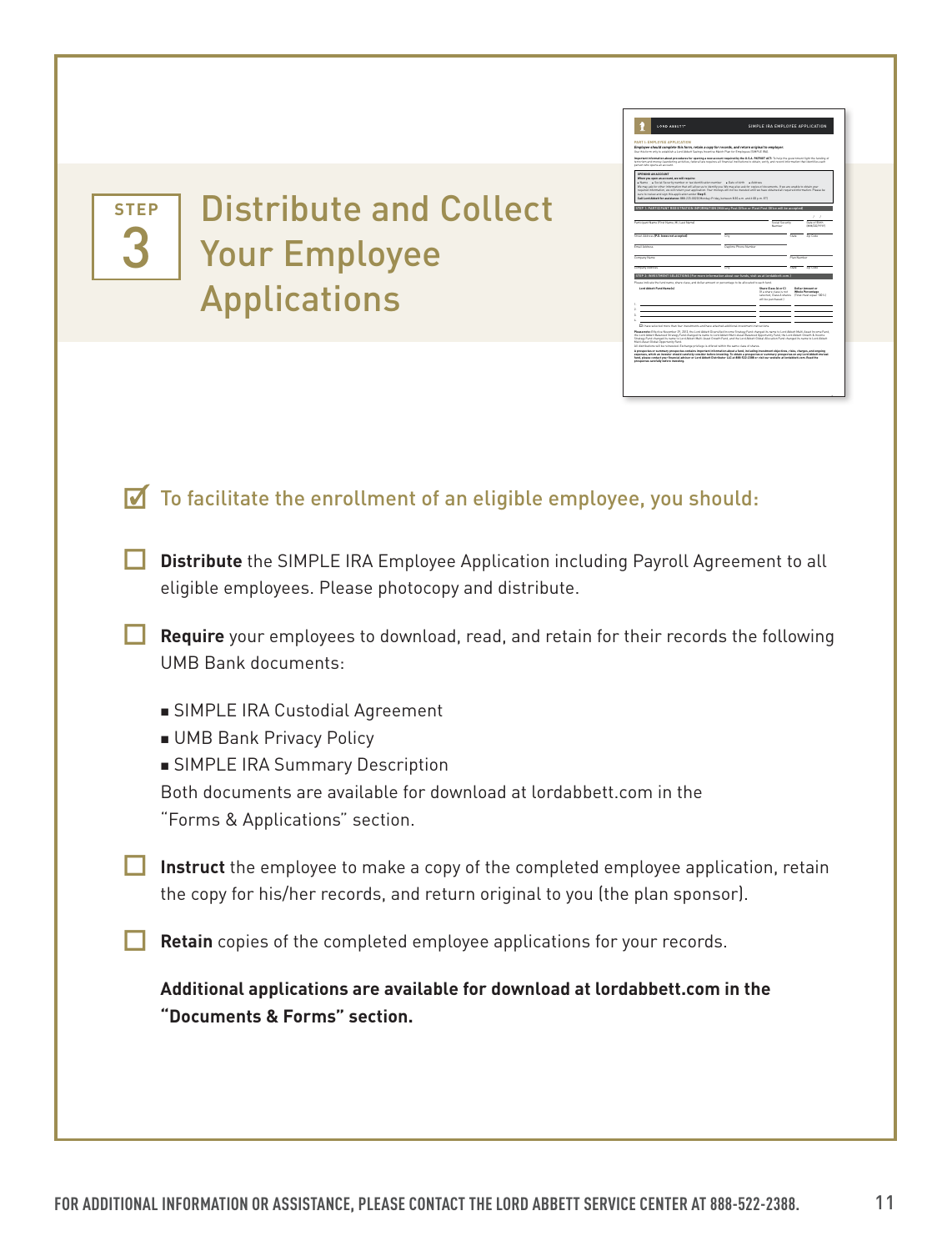

#### **PART I: EMPLOYEE APPLICATION**

#### *Employee should complete this form, retain a copy for records, and return original to employer.*

**Important information about procedures for opening a new account required by the U.S.A. PATRIOT ACT:** To help the government fight the funding of terrorism and money-laundering activities, federal law requires all financial institutions to obtain, verify, and record information that identifies each person who opens an account.

**Escheatment:** Your property may be transferred to the appropriate state (i.e., escheated) if no activity occurs in the account within the time period specified by state law. For more details, consult your state's website or call your state government's escheatment customer service number.

#### **OPENING AN ACCOUNT**

3. 4.

#### **When you open an account, we will require:**

n Name n Social Security number or tax identification number n Date of birth n Address

We may ask for other information that will allow us to identify you. We may also ask for copies of documents. If we are unable to obtain your required information, we will return your application. Your moneys will not be invested until we have obtained all required information. Please be sure to review and sign this application under **Step 5**.

**Call Lord Abbett for assistance:** 888-223-0020 (Monday—Thursday between 8:30 a.m.–6:00 p.m. ET and Friday between 8:30 a.m.–4:00 p.m. ET)

#### STEP 1: PARTICIPANT REGISTRATION INFORMATION (Military Post Office or Fleet Post Office will be accepted)

| Participant Name (First Name, MI, Last Name)                                                              |                      | Social Security Number                                                                                     |       | Date of Birth<br>(MM/DD/YYYY)                                                  |
|-----------------------------------------------------------------------------------------------------------|----------------------|------------------------------------------------------------------------------------------------------------|-------|--------------------------------------------------------------------------------|
| Street Address (P.O. boxes not accepted)                                                                  | City                 |                                                                                                            | State | Zip Code                                                                       |
| <b>Email Address</b>                                                                                      | Daytime Phone Number |                                                                                                            |       |                                                                                |
| Company Name                                                                                              |                      |                                                                                                            |       | Plan Number                                                                    |
| <b>Company Address</b>                                                                                    | City                 |                                                                                                            | State | Zip Code                                                                       |
| <b>STEP 2: INVESTMENT SELECTIONS (For more information about our funds, visit us at lordabbett.com.)</b>  |                      |                                                                                                            |       |                                                                                |
| Please indicate the fund name, share class, and dollar amount or percentage to be allocated to each fund. |                      |                                                                                                            |       |                                                                                |
| <b>Lord Abbett Fund Name(s)</b>                                                                           |                      | <b>Share Class (A or C)</b><br>(If a share class is not<br>selected, Class A shares<br>will be purchased.) |       | <b>Dollar Amount or</b><br><b>Whole Percentage</b><br>(Total must equal 100%.) |
|                                                                                                           |                      |                                                                                                            |       |                                                                                |
| 2.                                                                                                        |                      |                                                                                                            |       |                                                                                |

 $\Box$  I have selected more than four investments and have attached additional investment instructions.

All distributions will be reinvested. Exchange privilege is offered within the same class of shares.

**A prospectus or summary prospectus contains important information about a fund, including investment objectives, risks, charges, and ongoing expenses, which an investor should carefully consider before investing. To obtain a prospectus or summary prospectus on any Lord Abbett mutual fund, please contact your financial advisor or Lord Abbett Distributor LLC at 888-522-2388 or visit our website at lordabbett.com. Read the prospectus carefully before investing.**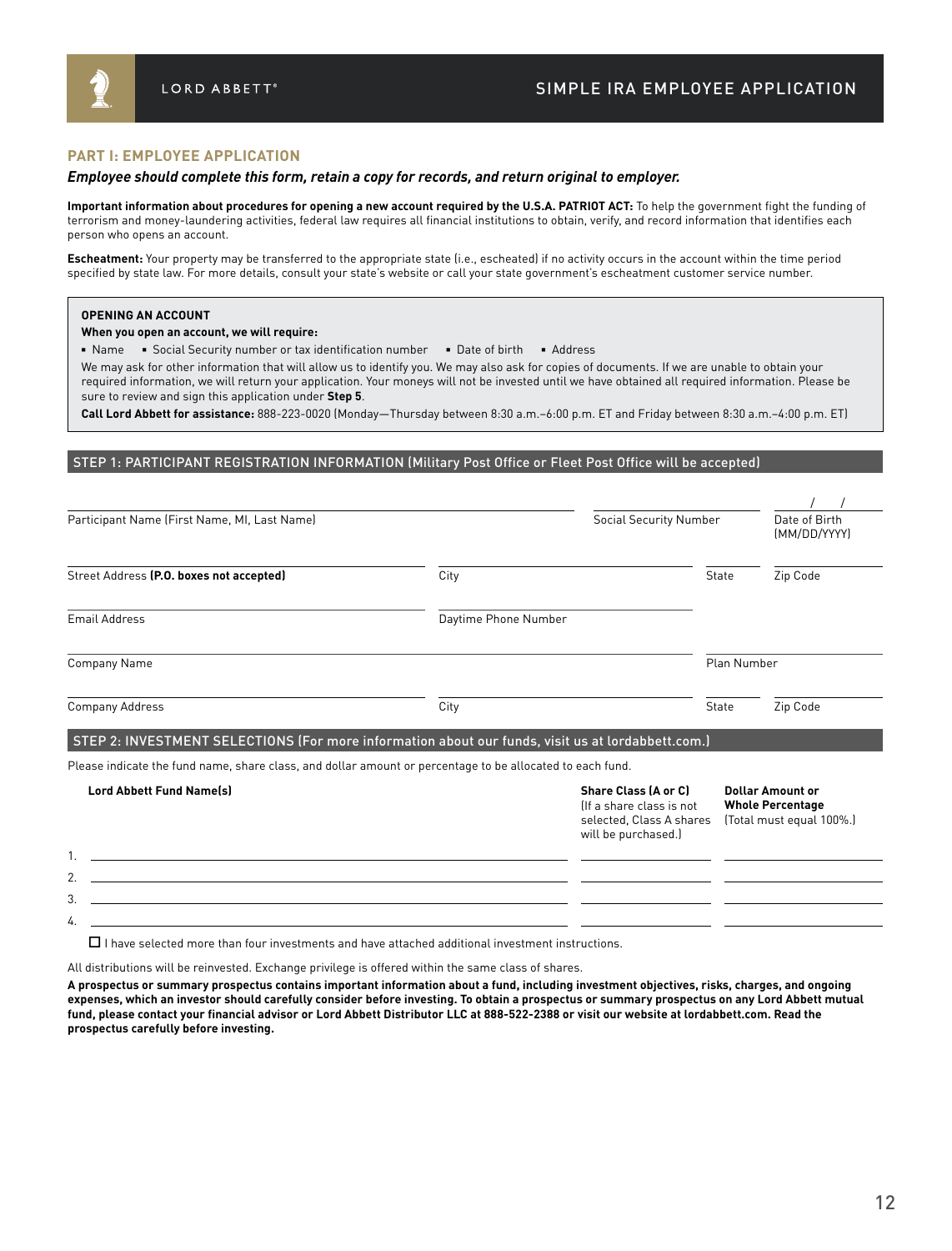#### STEP 3: YOUR FINANCIAL ADVISOR'S INFORMATION (This section to be completed by the broker/dealer.)

| Advisor Name (First Name, MI, Last Name) | Representative ID Number | Branch ID Number    |  |  |
|------------------------------------------|--------------------------|---------------------|--|--|
| <b>Street Address</b>                    | City                     | State<br>Zip Code   |  |  |
| Dealer Firm Name                         | Email Address            | <b>Phone Number</b> |  |  |

#### STEP 4: BENEFICIARY DESIGNATION

If you have an additional primary beneficiary(ies), or wish to designate an additional contingent beneficiary(ies), please attach a separate list. If you cannot accomplish your estate-planning objectives by using Step 4 to designate your beneficiary(ies), you may submit another form of written beneficiary designation to the custodian.

Upon my death, distribute all funds in my SIMPLE IRA as listed below. I revoke all prior beneficiary designations, if any, made by me for these assets. I understand that if I do not designate a beneficiary, assets will be paid to my estate. If the custodian receives satisfactory proof that a primary beneficiary(ies) has predeceased the applicant, the assets will be paid to the contingent beneficiary(ies).

I understand that I may add to or change the beneficiary(ies) designated below at any time after the account is established by filing a new beneficiary designation with the custodian. Any such subsequent beneficiary designation will revoke all prior designations. (If no percentage is specified, the account balance will be shared equally among all designated beneficiaries.) All forms must be acceptable to the custodian and signed by me.

**Primary Beneficiary(ies)** If there is no Primary Beneficiary living at the time of my death, the balance is to be distributed to the Contingent Beneficiaries I designate.

If your beneficiary allocation totals at least 99% but less than 100% (e.g., three named beneficiaries are each assigned a 33.33% interest in the account), Lord Abbett will assign the unallocated remainder to the first beneficiary.

| Beneficiary Name (First Name, MI, Last Name),<br>Name of Trust or Trustee                                       | Social Security or<br>Tax ID Number | Birth or Trust Date<br>(MM/DD/YYYY) | Share %<br><b>ITotal Must</b><br>Equal 100%) | Relationship<br>or Trust |
|-----------------------------------------------------------------------------------------------------------------|-------------------------------------|-------------------------------------|----------------------------------------------|--------------------------|
|                                                                                                                 |                                     |                                     |                                              |                          |
|                                                                                                                 |                                     |                                     | Total = $100\%$                              |                          |
| <b>Contingent Beneficiary(ies)</b><br>Beneficiary Name (First Name, MI, Last Name),<br>Name of Trust or Trustee | Social Security or<br>Tax ID Number | Birth or Trust Date<br>(MM/DD/YYYY) | Share %<br><b>Total Must</b><br>Equal 100%)  | Relationship<br>or Trust |
|                                                                                                                 |                                     |                                     |                                              |                          |
|                                                                                                                 |                                     |                                     | Total = $100\%$                              |                          |

**Spousal Consent:** This section should be reviewed if you are married and designate a beneficiary other than your spouse. It is your responsibility to determine if this section applies. If you are married and reside in a community property or marital property state (AZ, CA, ID, LA, NM, NV, TX, WA, or WI), you must obtain your spouse's consent if you have not designated your spouse as the primary beneficiary for at least half of the account. You may need to consult with legal counsel. Neither the custodian nor the plan sponsor is liable for any consequences resulting from your failure to provide proper spousal consent.

I am the spouse of the above-named participant. I acknowledge that I have received a full and reasonable disclosure of my spouse's property and financial obligations. Due to any possible consequences of giving up my community property or marital property interest in this SIMPLE IRA, I have been advised to see a tax professional or legal advisor.

I hereby consent to the beneficiary designation(s) indicated above. I assume full responsibility for any adverse consequence that may result. No tax or legal advice was given to me by the custodian or plan sponsor.

| Signature of Spouse | Date | Signature of Witness | Date |
|---------------------|------|----------------------|------|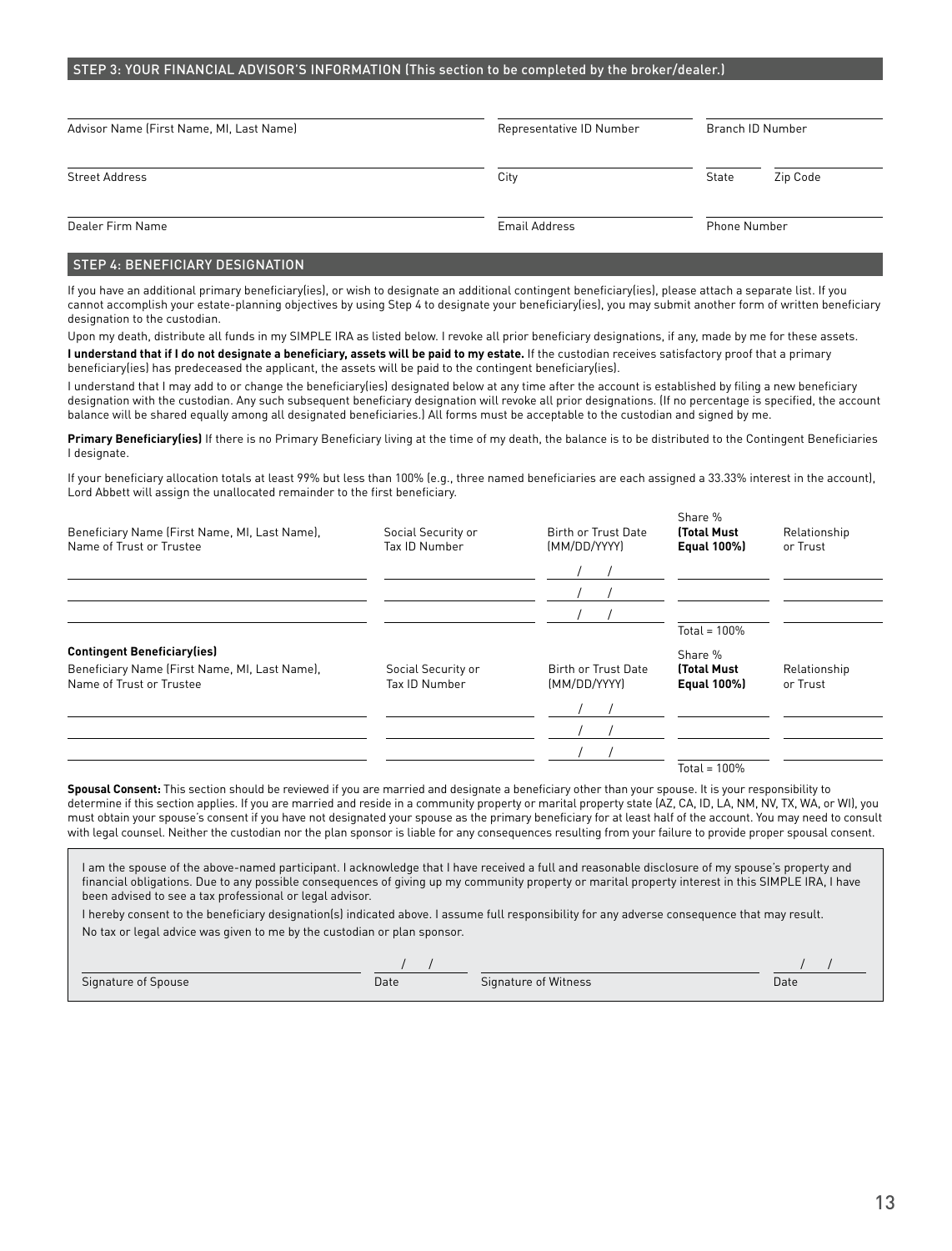#### STEP 5: AUTHORIZED SIGNATURE

#### **Important: Please read before signing.**

By signing this application, I: (1) establish a SIMPLE Individual Retirement Account pursuant to the Internal Revenue Code of 1986, as amended, and in accordance with all the terms of the Custodial Agreement on Form 5305-SA ("Agreement"), (2) certify that all contributions to the account meet the requirements governing such contributions, (3) appoint UMB Financial Corporation ("UMB Bank"), or its successors, as custodian on the account, (4) state that I have read, accept, and specifically incorporate herein the Agreement and SIMPLE IRA Disclosure Statement and Summary Description available at lordabbett.com, or by calling 888-522-2388, (5) agree to promptly give necessary instructions to the custodian to enable the custodian to carry out its duties under the Agreement, (6) agree that I have received and read the prospectus(es) for the investment(s) selected and that this account will be subject to the prospectus(es) as amended from time to time, and (7) agree that I received and read the Notification to Eligible Employees provided by my employer.

I acknowledge that I must provide accurate information in this application, and that I may incur extra taxes and/or penalties if the information is not accurate; accordingly, I certify under penalties of perjury the accuracy of such information. Under penalties of perjury, I certify that the Social Security number shown on this application is my correct Social Security number. I recognize that neither the custodian nor any mutual fund in which my account may be invested is a bank and that mutual fund shares are not backed or guaranteed by any bank or insured by the FDIC.

By signing below, I represent and warrant that I have consulted with my financial advisor or other non-Lord Abbett fiduciary about my purchase of any mutual fund interests. I also represent and warrant that information that I may have accessed or will access through Lord Abbett's website, fact sheets, or other materials, including, without limitation, investment tools, investment ideas, products or services, are general and/or educational in nature and are not directed to my personal circumstances. I also acknowledge that none of Lord Abbett nor its affiliates have undertaken or will undertake to provide impartial investment advice, act as an impartial adviser, or give advice in a fiduciary capacity or otherwise provide individualized recommendations to me with respect to my retirement account's purchase or holding of any Lord Abbett fund shares or any other Lord Abbett product.

By signing below, I confirm that the information I have provided to the fund is true and correct and understand that my identity may be verified through the use of a database maintained by a third party or through other means.

#### Participant Signature

**Custodian Acceptance.** UMB Bank accepts appointment as Custodian of the Custodial Account. However, this Agreement is not binding upon the Custodian until the Participant has received a statement of the transaction. Receipt by the Participant of a confirmation of the purchase of the Fund shares indicated above will serve as notification of UMB Bank's acceptance of appointment as Custodian of the Custodial Account.

UMB BANK, CUSTODIAN

/ /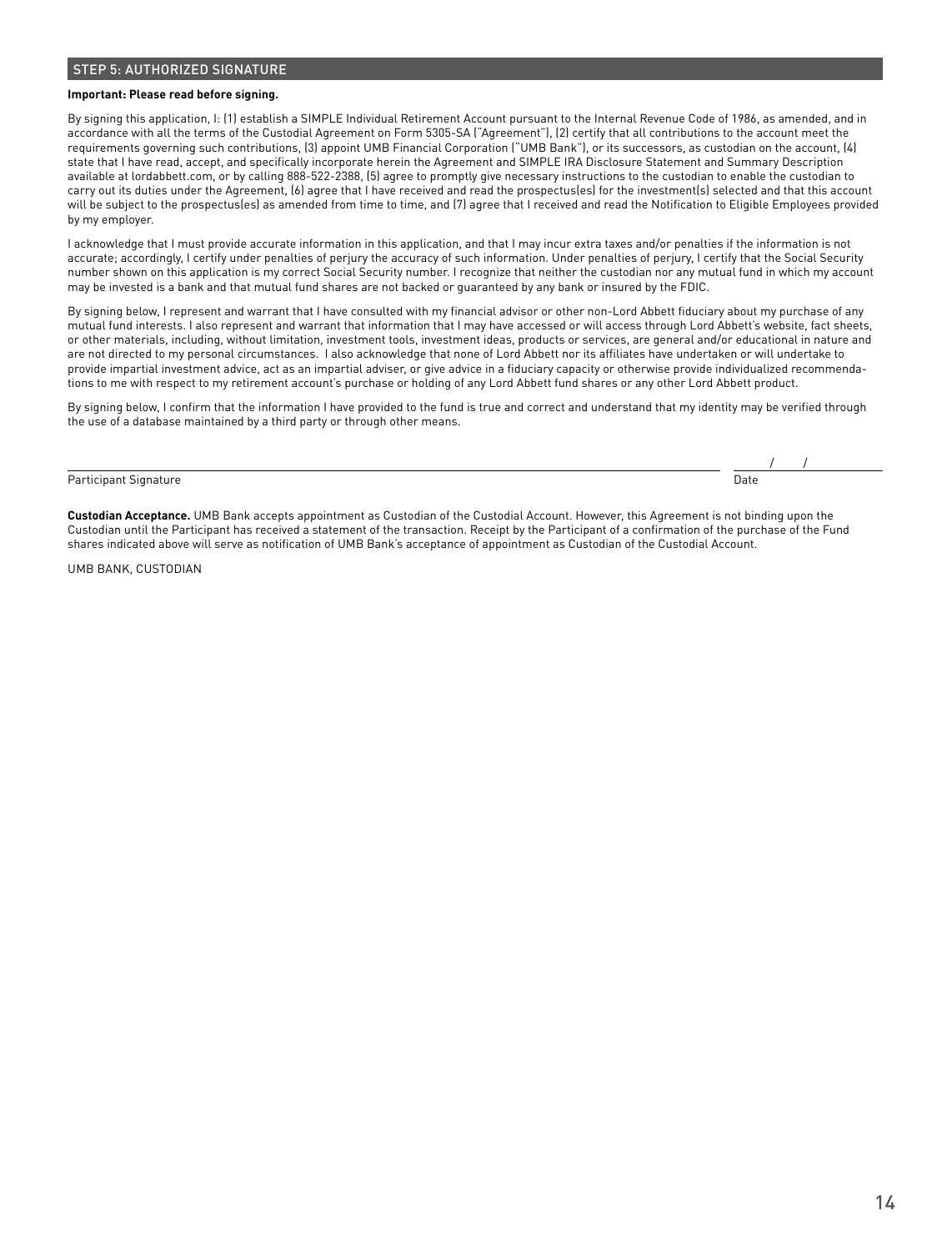#### **PART II: PAYROLL AGREEMENT**

Use this form to elect your payroll contributions.

#### STEP 1: PAYROLL INVESTMENT ELECTION

| <b>SIMPLE IRA</b><br><b>Employee Contribution Limit</b> |              |                                         |  |  |  |  |
|---------------------------------------------------------|--------------|-----------------------------------------|--|--|--|--|
| <b>YEAR</b>                                             | UNDER AGE 50 | 50 OR OLDER                             |  |  |  |  |
| 2021                                                    | \$13,500     | $$16,500$ (\$13,500 + \$3,000 catch up) |  |  |  |  |

Subject to the requirements of the SIMPLE IRA plan of (name of employer),

/ /

I authorize \_\_\_\_\_\_\_ % or \$\_\_\_\_\_\_\_\_\_ to be withheld from my pay for each pay period and invested into my SIMPLE IRA as a pretax salary contribution.

#### STEP 2: DATE PAYROLL INVESTMENT BEGINS

I understand that my payroll investments will start as soon as permitted and as soon as administratively feasible or, if later,  $\frac{1}{\sqrt{1-\frac{1}{n}}}$ (Fill in the date you want payroll investments to begin. The date must be after you sign this agreement.) / /

#### **Financial Institution**

UMB Bank will serve as the custodian of my SIMPLE IRA.

#### **LORD ABBETT DISTRIBUTOR LLC**

Financial Institution Name

#### **C/O UMB BANK, 330 WEST 9TH STREET, KANSAS CITY, MO 64105-1514**

Financial Institution Address

I understand that I must establish a SIMPLE IRA to receive any contributions made on my behalf under this SIMPLE IRA plan. If the information regarding my SIMPLE IRA is incomplete when I first submit my Payroll Investment Agreement, I realize that it must be completed by the date contributions must be made under the SIMPLE IRA plan.

#### **STEP 3: DURATION OF ELECTION**

This Payroll Investment Agreement replaces any earlier agreement and will remain in effect as long as I remain an eligible employee under the SIMPLE IRA plan, or until I provide my employer with a request to end my payroll investments, or provide a new Payroll Investment Agreement as permitted under this SIMPLE IRA plan.

Employee Signature Date and Contract Contract Contract Contract Contract Contract Contract Contract Contract Contract Contract Contract Contract Contract Contract Contract Contract Contract Contract Contract Contract Contr

**NOTE: The preceding Payroll Investment Agreement is based on the form promulgated by the Internal Revenue Service in Form 5304-SIMPLE.**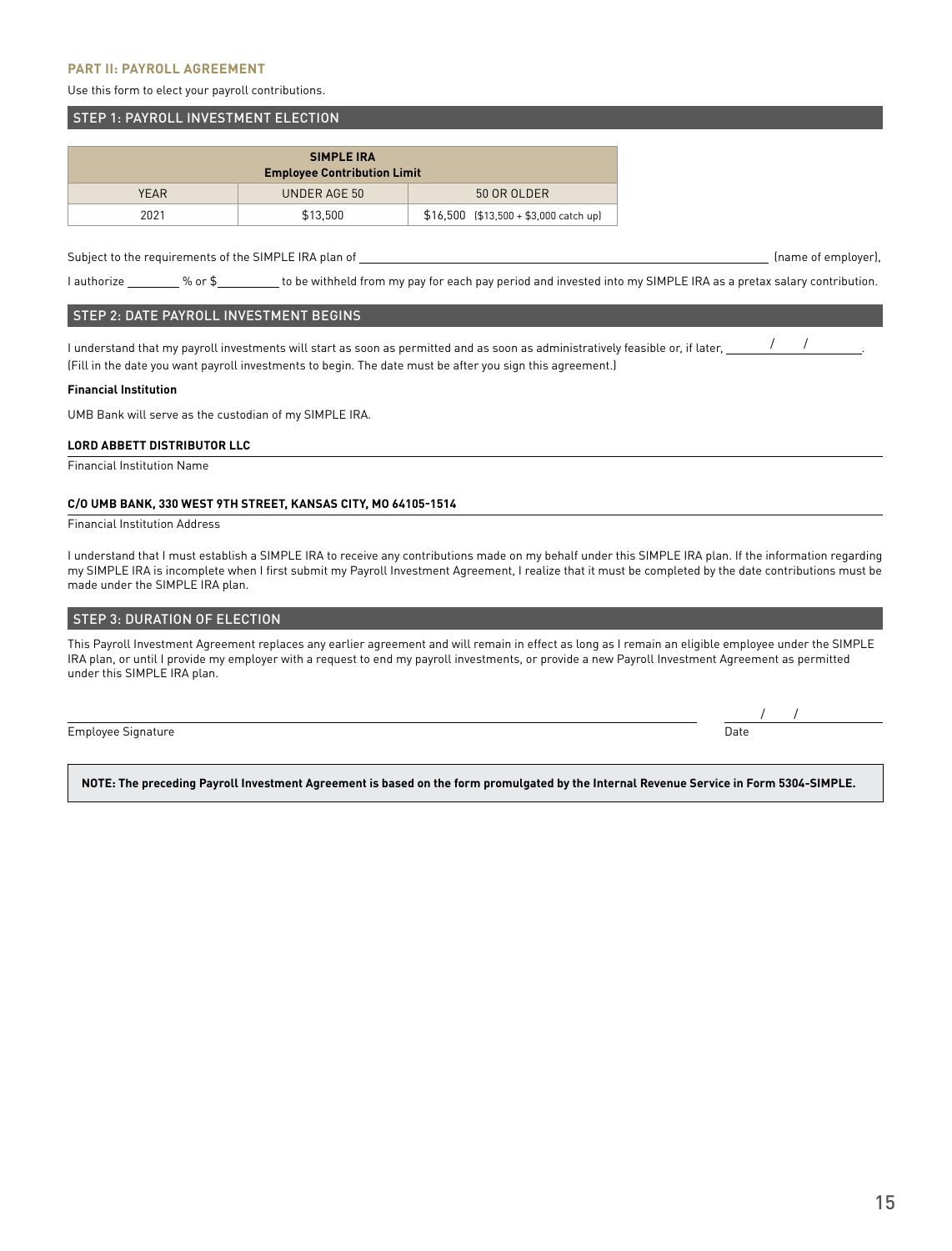

## Manage the Plan

 $\triangledown$  To add employees and set up payroll contributions as plan sponsor, you must log on to lordabbett.com.

 Upon receipt of your completed SIMPLE IRA Company Profile Form from Step 1, a Lord Abbett Service Center representative will call you to offer assistance with the online process, or you may contact us at 888-522-2388 (option 3), (Monday—Thursday between 8:30 a.m.–6:00 p.m. ET and Friday between 8:30 a.m.–4:00 p.m. ET).

To add eligible employees and set up payroll contributions, please follow these instructions:

- **Log on to lordabbett.com**.
- **Choose "Log In"** in the upper right-hand corner of your screen.
- **Select "Small Business Plan Sponsor"** from the choices listed.
- **Enter your user ID and password**. (Your user ID and password will be provided to you by our

|                                                                                                                                                                                                                                                                    |                             | <b>CONTACT US</b> | <b>CAREERS</b>                      | <b>DOCUMENTS &amp; FORMS</b> | $\triangle$ LOGIN         |
|--------------------------------------------------------------------------------------------------------------------------------------------------------------------------------------------------------------------------------------------------------------------|-----------------------------|-------------------|-------------------------------------|------------------------------|---------------------------|
| LORD ABBETT                                                                                                                                                                                                                                                        | <b>PERSPECTIVES</b>         | <b>STRATEGIES</b> | <b>RESOURCES</b>                    | <b>CULTURE</b>               | Q                         |
|                                                                                                                                                                                                                                                                    |                             |                   |                                     |                              |                           |
| LORD ABBETT                                                                                                                                                                                                                                                        | PERSPECTIVES                | <b>STRATEGIES</b> | <b>RESOURCES</b>                    | <b>CULTURE</b>               | Q                         |
| <b>LOG IN</b><br>Lord Abbett experts provide analysis and commentary to help individuals and professionals make better investment decisions. We also offer essential intelligence on<br>retirement strategies and business-building advice for financial advisers. |                             |                   |                                     |                              | $\boldsymbol{\mathsf{x}}$ |
| <b>Financial Professional</b>                                                                                                                                                                                                                                      | <b>Individual Investors</b> |                   | <b>Small Business Plan Sponsors</b> |                              |                           |
| SMALL BUSINESS PLAN SPONSORS                                                                                                                                                                                                                                       |                             |                   |                                     |                              |                           |
| ≙<br>Go to small business plan sponsors                                                                                                                                                                                                                            |                             |                   |                                     |                              |                           |

Service Center via telephone call upon inception of the plan.)